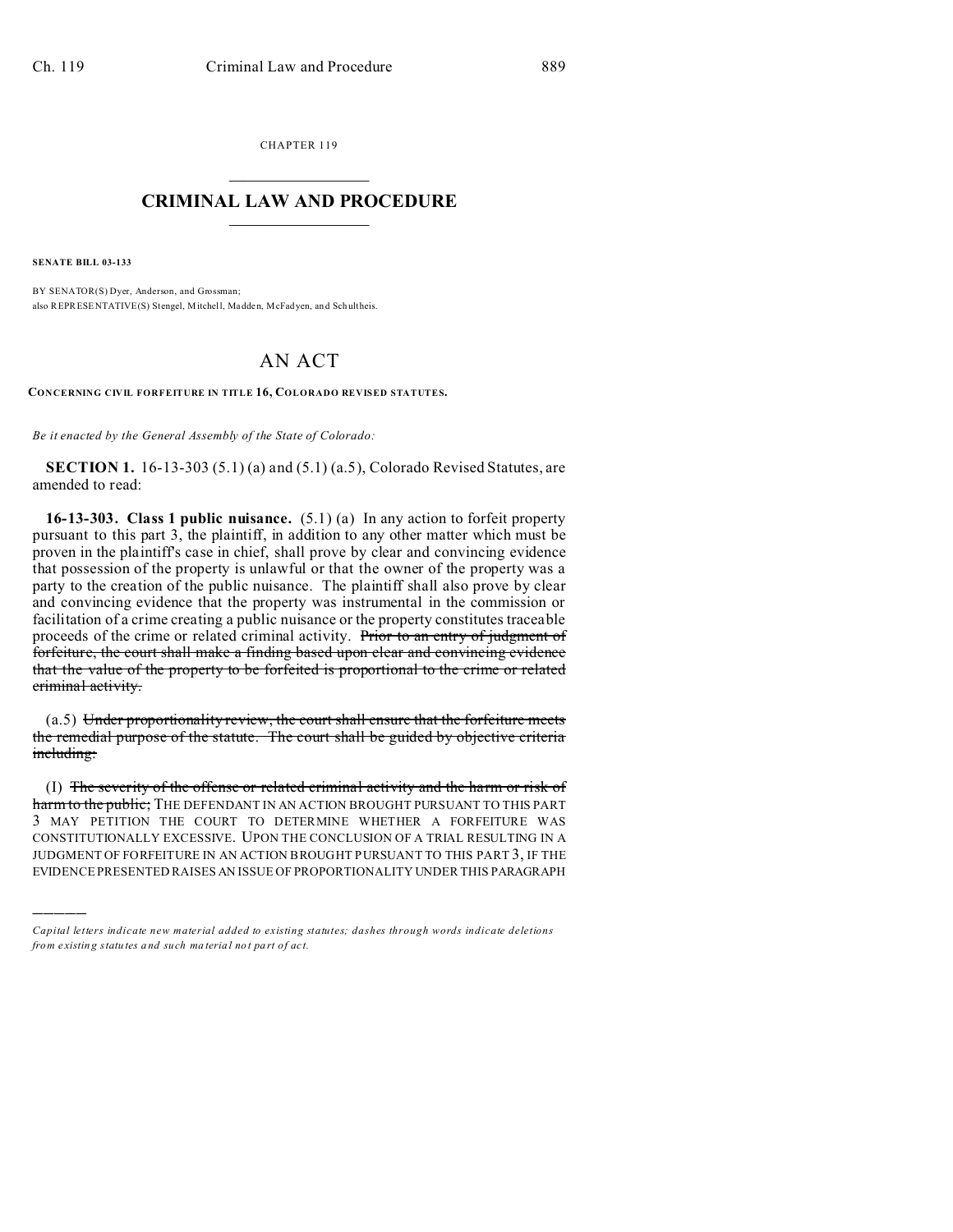(a.5), THE DEFENDANT MAY PETITION THE COURT TO SET A HEARING, OR THE COURT MAY ON ITS OWN MOTION SET A HEARING, TO DETERMINE WHETHER A FORFEITURE WAS CONSTITUTIONALLY EXCESSIVE. THIS DETERMINATION SHALL BE MADE PRIOR TO ANY SALE OR DISTRIBUTION OF FORFEITED PROPERTY.

(II) The financial gain derived or sought to be derived through commission of the offense or related criminal activity; IN MAKING THIS DETERMINATION, THE COURT SHALL COMPARE THE FORFEITURE TO THE GRAVITY OF THE PUBLIC NUISANCE ACT GIVING RISE TO THE FORFEITURE AND RELATED CRIMINAL ACTIVITY.

(III) The actual or intended loss to victims due to commission of the offense or related criminal activity; THE DEFENDANT SHALL HAVE THE BURDEN OF ESTABLISHING BY A PREPONDERANCE OF THE EVIDENCE THAT THE FORFEITURE IS GROSSLY DISPROPORTIONAL.

(IV) The extent of the property owner's involvement in the offense or related criminal activity; IF THE COURT FINDS THAT THE FORFEITURE IS GROSSLY DISPROPORTIONAL TO THE PUBLIC NUISANCE ACT AND RELATED CRIMINAL ACTIVITY, IT SHALL REDUCE OR ELIMINATE THE FORFEITURE AS NECESSARY TO AVOID A VIOLATION OF THE EXCESSIVE FINES CLAUSE OF THE EIGHTH AMENDMENT OF THE UNITED STATES CONSTITUTION OR ARTICLE II, SECTION 20 OF THE COLORADO CONSTITUTION.

(V) Whether the offense was part of an ongoing pattern of related criminal activity; and

(VI) The value of the owner's interest in the property.

**SECTION 2.** 16-13-504 (2.1) (a) and (2.1) (a.5), Colorado Revised Statutes, are amended to read:

**16-13-504. Forfeiture of vehicle, fixtures and contents of building, personal property, or contraband article - exceptions.** (2.1) (a) In any action to forfeit property pursuant to this part 5, the plaintiff, in addition to any other matter which must be proven in the plaintiff's case in chief, shall prove by clear and convincing evidence that possession of the property is unlawful, or that the owner of the property or interest therein was involved in or knew of the subject act. The plaintiff shall also prove by clear and convincing evidence that the property was instrumental in the commission or facilitation of the crime or the property constitutes traceable proceeds of the crime or related criminal activity. Prior to an entry of judgment of forfeiture, the court shall make a finding based upon clear and convincing evidence that the value of the property to be forfeited is proportional to the crime or related criminal activity.

 $(a.5)$  Under proportionality review, the court shall ensure that the forfeiture meets the remedial purpose of the statute. The court shall be guided by objective criteria including:

(I) The severity of the offense or related criminal activity and the harm or risk of harm to the public; THE CLAIMANT IN AN ACTION BROUGHT PURSUANT TO THIS PART 5 MAY PETITION THE COURT TO DETERMINE WHETHER A FORFEITURE WAS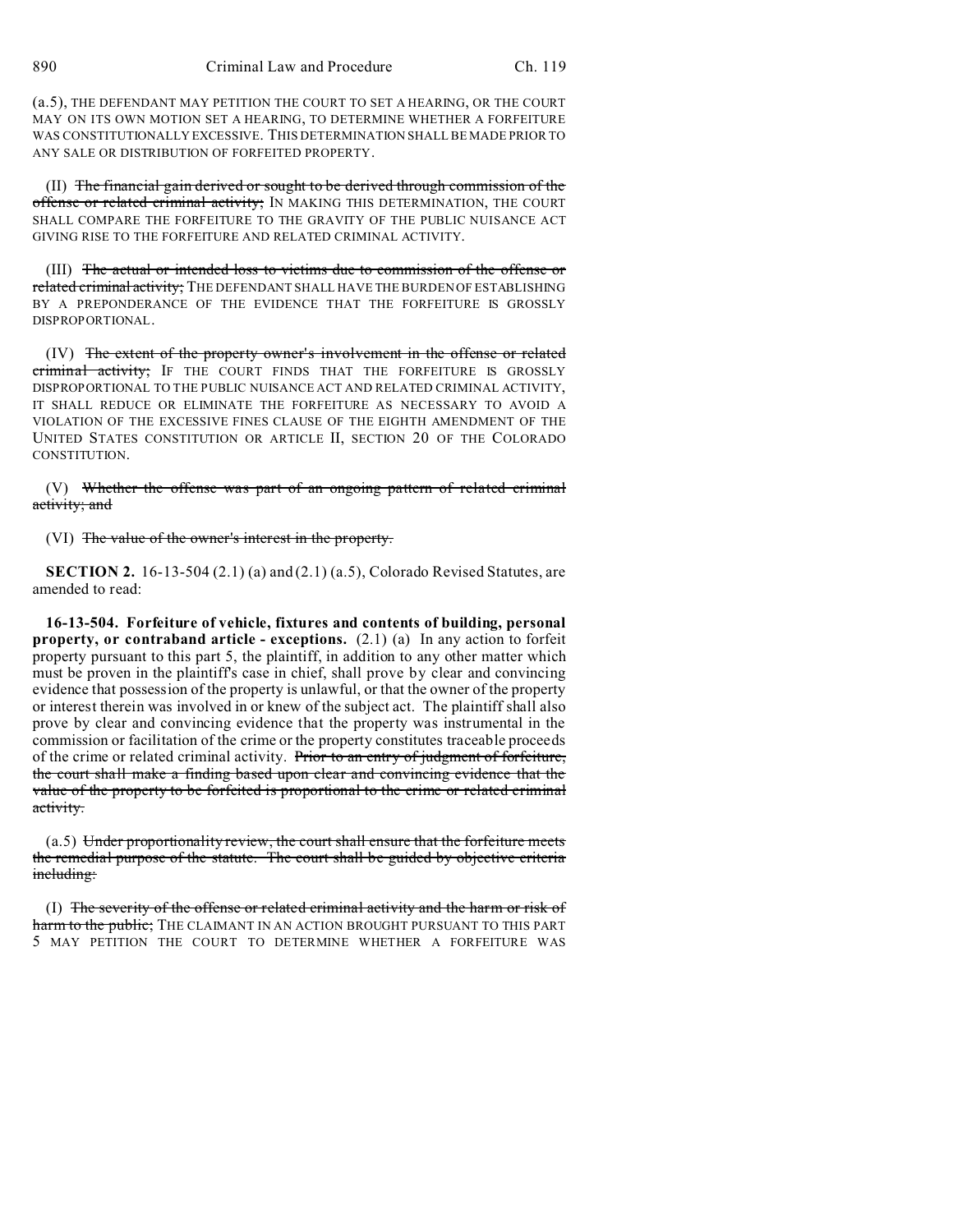## Ch. 119 Criminal Law and Procedure 891

CONSTITUTIONALLY EXCESSIVE. UPON THE CONCLUSION OF A TRIAL RESULTING IN A JUDGMENT OF FORFEITURE IN AN ACTION BROUGHT PURSUANT TO THIS PART 5, IF THE EVIDENCE PRESENTED RAISESAN ISSUE OF PROPORTIONALITY UNDER THIS PARAGRAPH (a.5), THE DEFENDANT MAY PETITION THE COURT TO SET A HEARING, OR THE COURT MAY ON ITS OWN MOTION SET A HEARING TO DETERMINE WHETHER A FORFEITURE WAS CONSTITUTIONALLY EXCESSIVE. THIS DETERMINATION SHALL BE MADE PRIOR TO ANY SALE OR DISTRIBUTION OF FORFEITED PROPERTY.

(II) The financial gain derived or sought to be derived through commission of the offense or related criminal activity; IN MAKING THIS DETERMINATION, THE COURT SHALL COMPARE THE FORFEITURE TO THE GRAVITY OF THE PUBLIC NUISANCE ACT GIVING RISE TO THE FORFEITURE AND RELATED CRIMINAL ACTIVITY.

(III) The actual or intended loss to victims due to commission of the offense or related criminal activity; THE DEFENDANT SHALL HAVE THE BURDEN OF ESTABLISHING BY A PREPONDERANCE OF THE EVIDENCE THAT THE FORFEITURE IS GROSSLY DISPROPORTIONAL.

(IV) The extent of the property owner's involvement in the offense or related criminal activity; IF THE COURT FINDS THAT THE FORFEITURE IS GROSSLY DISPROPORTIONAL TO THE PUBLIC NUISANCE ACT AND RELATED CRIMINAL ACTIVITY, IT SHALL REDUCE OR ELIMINATE THE FORFEITURE AS NECESSARY TO AVOID A VIOLATION OF THE EXCESSIVE FINES CLAUSE OF THE EIGHTH AMENDMENT OF THE UNITED STATES CONSTITUTION OR ARTICLE II, SECTION 20 OF THE COLORADO CONSTITUTION.

(V) Whether the offense was part of an ongoing pattern of related criminal activity or related criminal activity; and

(VI) The value of the owner's interest in the property.

**SECTION 3.** 16-13-308 (1) (f), Colorado Revised Statutes, is amended to read:

**16-13-308. Temporary restraining order - preliminary injunction - when to issue.** (1) (f) Any person with an ownership interest adversely affected by a temporary restraining order issued pursuant to this subsection (1) may file a motion to vacate the temporary restraining order. Such motion shall be filed within ten days of the time said person is served with or otherwise has notice of the temporary restraining order. The motion shall be set for hearing within ten days after its filing. At said hearing, the court shall determine whether the various provisions of the temporary restraining order should remain in effect pending final determination of the action. No part of the temporary restraining order shall be vacated unless the proponent of the motion demonstrates that there is no probable cause to believe that a public nuisance exists or that the public nuisance acts underlying the action occurred, or that the proponent has a reasonable likelihood of prevailing on the merits OF THE CASE WITH RESPECT TO THE TEMPORARY SEIZURE OR CLOSURE OF THE PROPERTY. NO ISSUE REGARDING THE FORFEITURE OF THE PROPERTY SHALL BE RAISED AT THE HEARING ON THE MOTION, EXCEPT THE COURT MAY CONSIDER AN INNOCENT OWNER DEFENSE PURSUANT TO SECTION 16-13-303 (5.2) BY A PROPONENT WHO HAS NOT BEEN CHARGED IN A PARALLEL CRIMINAL ACTION ARISING FROM THE SAME ACTIVITY GIVING RISE TO THE FORFEITURE PROCEEDINGS. WHEN THE INNOCENT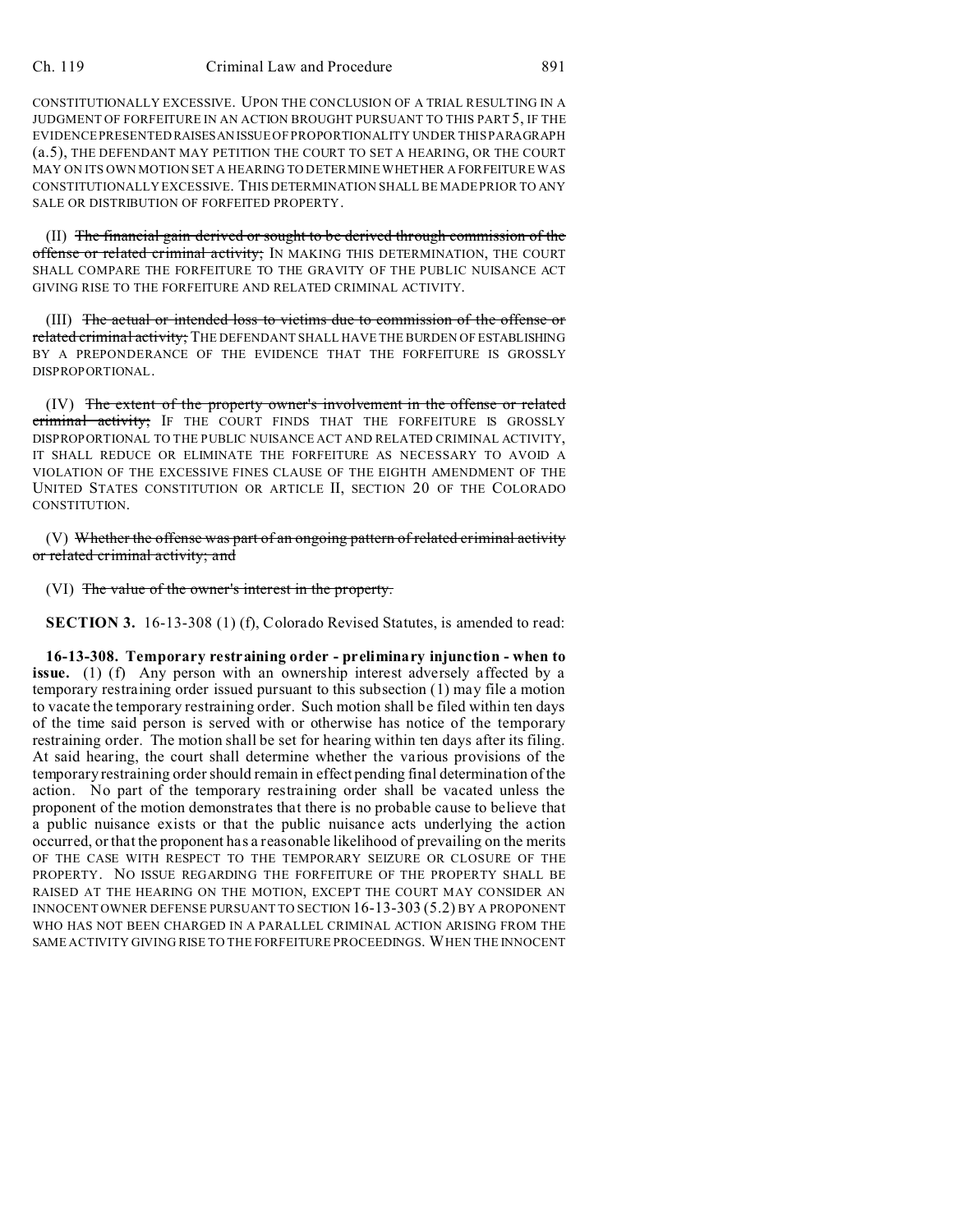OWNER DEFENSE IS RAISED AS GROUNDS FOR VACATING THE ORDER, THE ISSUES AT THE HEARING SHALL BE LIMITED TO MODIFYING THE ORDER TO PROVIDE FOR THE USE OF THE PROPERTY DURING THE PENDENCY OF THE ACTION BY AN INNOCENT OWNER, BUT ONLY IF SUCH USE IS CONSISTENT WITH PRESERVING IT FOR FORFEITURE AS TO ANY OTHER INTEREST. SUCH A MODIFYING ORDER MAY INCLUDE, WITHOUT LIMITATION, REASONABLE PROVISIONS FOR THE CONTINUED OCCUPANCY OF A RESIDENCE, OR THE OPERATION OF A BUSINESS AND THE SALE OR DISPOSITION OF BUSINESS INVENTORY. HOWEVER, NO SUCH MODIFYING ORDER SHALL INCLUDE THE RELEASE OF CURRENCY. THE DETERMINATION OF THE FACTS BY THE COURT AT THE HEARING IS INDEPENDENT OF AND SHALL NOT BE CONSIDERED IN THE DETERMINATION OF THE SAME OR SIMILAR FACTS IN THE ADJUDICATION OF ANY CRIMINAL CHARGES ARISING OUT OF THE SAME OCCURRENCES. Any motion to vacate a temporary restraining order shall state specifically the factual and legal grounds upon which it is based, and only those grounds may be considered at the hearing. Until vacated, the temporary restraining order shall remain in full force and effect.

**SECTION 4.** 16-13-307 (1.5), (1.6), and (1.7), Colorado Revised Statutes, are amended to read:

**16-13-307. Jurisdiction - venue - parties - process.** (1.5) No judgment of forfeiture of property in any forfeiture proceeding shall be entered unless and until an owner of the property is convicted of an offense listed in section 16-13-301 or 16-13-303, OR A LESSER INCLUDED OFFENSE OF AN ELIGIBLE OFFENSE IF THE CONVICTION IS THE RESULT OF A NEGOTIATED GUILTY PLEA. Nothing in this section shall be construed to require the conviction to be obtained in the same jurisdiction as the jurisdiction in which the forfeiture action is brought. In the event criminal charges arising from the same activity giving rise to the forfeiture proceedings are filed against any individual claiming an interest in the property subject to the forfeiture proceeding, such THE TRIAL AND DISCOVERY PHASES OF THE forfeiture proceeding shall be stayed by the court until the disposition of the criminal charges. Nothing in this section shall be construed to require that a stay A STAY SHALL NOT be maintained during an appeal or post-conviction proceeding challenging a criminal conviction. Nothing in this section shall be construed to prohibit or prevent the parties from contemporaneously resolving criminal charges and a forfeiture proceeding arising from the same activity.

(1.6) Upon acquittal or dismissal of a criminal action against a person named in a forfeiture action related to the criminal action, unless the forfeiture action was brought pursuant to  $\frac{1}{2}$  paragraph (e) of ONE OR MORE OF PARAGRAPHS (a) TO (f) OF subsection  $(1.7)$  of this section, the forfeiture  $\frac{\pi}{100}$  CLAIM shall be dismissed and the seized property shall be returned to the owner AS RESPECTS THE SUBJECT MATTER PROPERTY OR INTEREST THEREIN OF THAT PERSON, IF THE CASE HAS BEEN ADJUDICATED AS TO ALL OTHER CLAIMS, INTERESTS, AND OWNERS, unless possession of the property is illegal. If the forfeiture action is dismissed or judgment is entered in favor of the claimant, the claimant shall not be subject to any monetary charges by the state for storage of the property or expenses incurred in the preservation of the property, UNLESS AT THE TIME OF DISMISSAL THE PLAINTIFF SHOWS THAT THOSE EXPENSES WOULD HAVE BEEN INCURRED TO PREVENT WASTE OF THE PROPERTY EVEN IF IT HAD NOT BEEN SEIZED.

(1.7) Notwithstanding the provisions of subsection (1.5) of this section: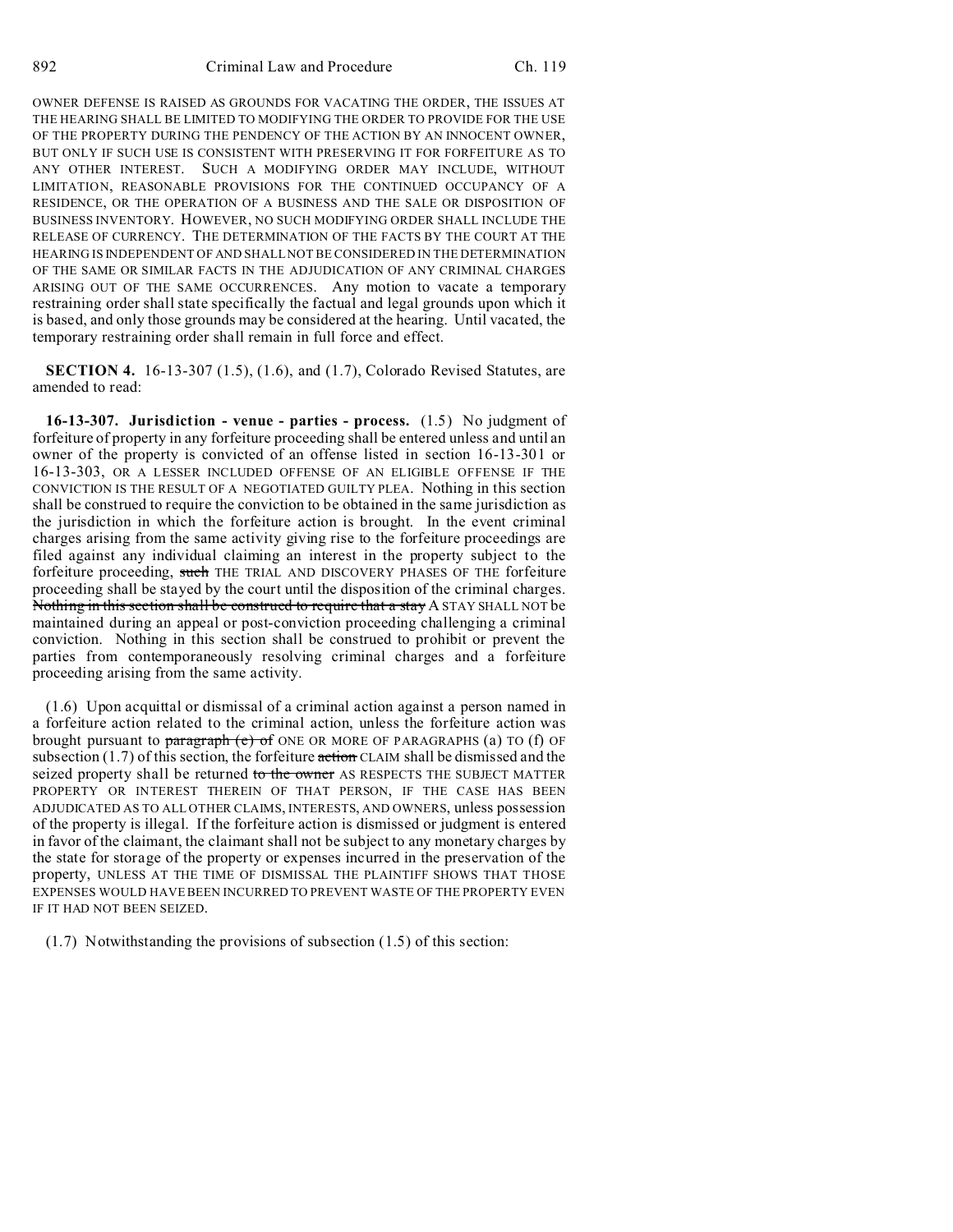(a) (I) Following the filing of criminal charges, if a property owner fails to appear at a court hearing relating to such charges or is determined to be a fugitive to avoid criminal prosecution, the district attorney shall send notice to the fugitive's last known address that the forfeiture action will proceed thirty days after the date of the notice. If the fugitive appears in the criminal action or in the forfeiture action within the thirty-day period, this paragraph (a) shall not be available to the plaintiff. Thirty days after the date of the notice sent by the district attorney, if the fugitive has not appeared in the criminal action or in the forfeiture action, the forfeiture action may proceed and a judgment of forfeiture may be entered without a criminal conviction of the owner. A PERSON SHALL LACK STANDING FOR AND SHALL BE DISALLOWED FROM PURSUIT OF A CLAIM OR DEFENSE IN A CIVIL FORFEITURE ACTION UPON A FINDING THAT A WARRANT OR OTHER PROCESS HAS BEEN ISSUED FOR THE APPREHENSION OF THE PERSON, AND, IN ORDER TO AVOID CRIMINAL PROSECUTION, THE PERSON:

(A) PURPOSELY LEAVES THE STATE; OR

(B) DECLINES TO ENTER OR REENTER THE STATE TO SUBMIT TO ITS JURISDICTION; OR

(C) OTHERWISE EVADES THE JURISDICTION OF THE COURT IN WHICH A CRIMINAL CASE IS PENDING AGAINST THE PERSON OR FROM WHICH A WARRANT HAS BEEN ISSUED, BY FAILING TO APPEAR IN COURT OR SURRENDER ON A WARRANT; AND

(D) IS NOT KNOWN TO BE CONFINED OR HELD IN CUSTODY IN ANY OTHER JURISDICTION WITHIN THE UNITED STATES FOR COMMISSION OF CRIMINAL CONDUCT IN THAT JURISDICTION.

(II) IF A PERSON LACKS STANDING PURSUANT TO THIS PARAGRAPH (a), THE FORFEITURE ACTION MAY PROCEED AND A JUDGMENT OF FORFEITURE MAY BE ENTERED WITHOUT A CRIMINAL CONVICTION OF AN OWNER, UPON MOTION AND NOTICE AS PROVIDED IN THE RULES OF CIVIL PROCEDURE.

(b) If, following notice to all persons known to have an interest, or who have asserted an interest in the property subject to forfeiture, no person claims AN OWNER FAILS TO FILE AN ANSWER OR OTHER APPROPRIATE PLEADING WITH THE COURT CLAIMING an interest in the seized SUBJECT MATTER property, OR NO PERSON ESTABLISHES STANDING TO CONTEST THE FORFEITURE ACTION PURSUANT TO SECTION 16-13-303 (5), a forfeiture action may proceed and a judgment of forfeiture may be entered without a criminal conviction of the AN owner.

(c) If the plaintiff proves by clear and convincing evidence that the property was instrumental in the commission of an offense listed in section 16-13-303 (1) or that the property is traceable proceeds of the offense or related criminal activity by a nonowner and the plaintiff proves by clear and convincing evidence that the AN owner is not an innocent owner as defined in PURSUANT TO section  $16-13-303$   $(5.2)$  (a), a judgment of forfeiture may be entered without a criminal conviction of the AN owner.

(d) If the plaintiff proves by clear and convincing evidence that the property was instrumental in the commission of an offense listed in section 16-13-303 (1) or that the property is traceable proceeds of the offense or related criminal activity by a deceased owner and the plaintiff proves by clear and convincing evidence that the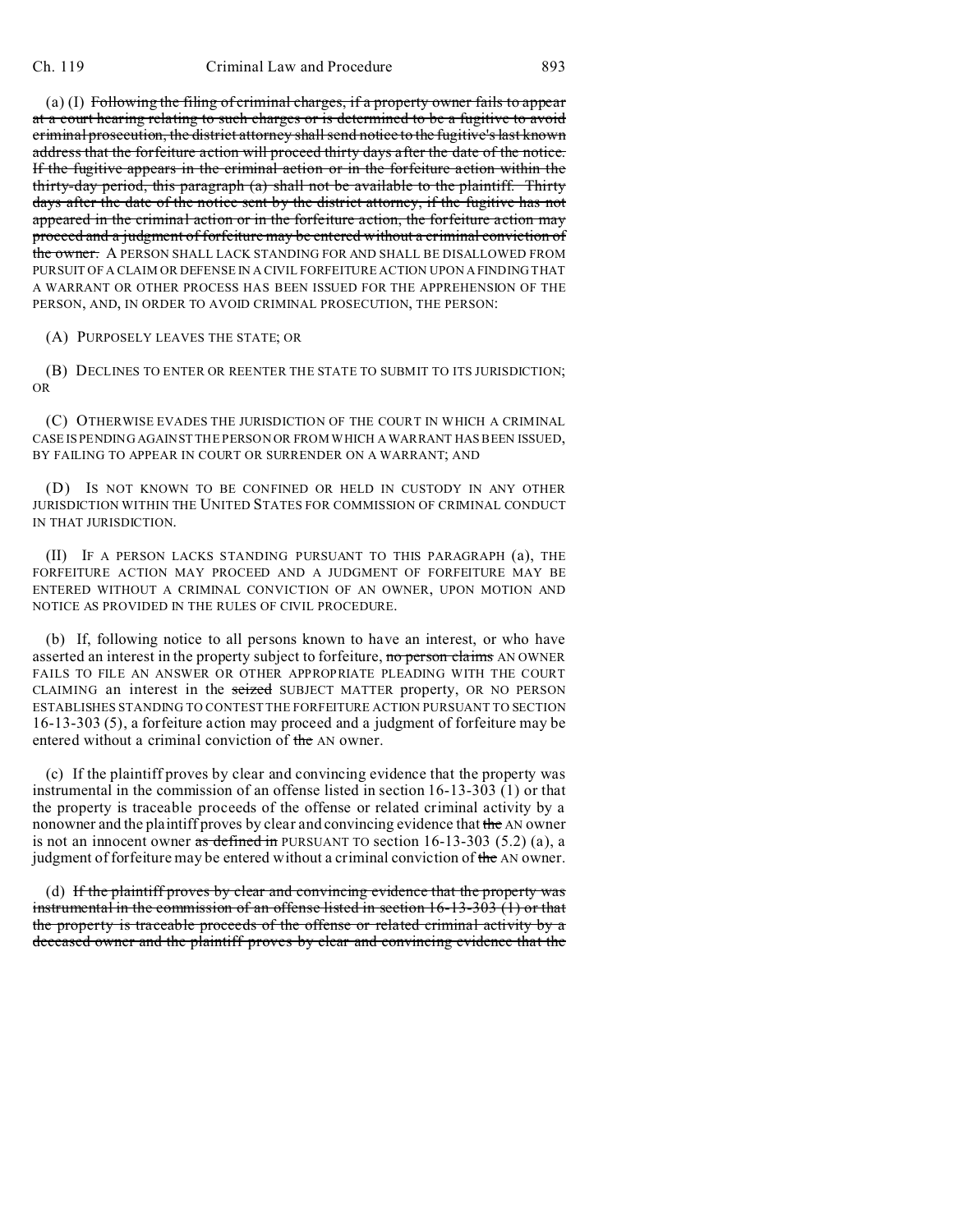deceased owner was not an innocent owner as defined in section  $16-13-303(5.2)(a)$ , a judgment of forfeiture may be entered without a criminal conviction of the deceased owner. IF AN OWNER OF THE PROPERTY WHO WAS INVOLVED IN THE PUBLIC NUISANCE ACT OR CONDUCT GIVING RISE TO THE CLAIM OF FORFEITURE SUBSEQUENTLY DIES, AND WAS NOT AN INNOCENT OWNER PURSUANT TO SECTION 16-13-303 (5.2) (a), A JUDGMENT OF FORFEITURE MAY BE ENTERED WITHOUT A CRIMINAL CONVICTION OF AN **OWNER** 

(e) If the plaintiff proves by clear and convincing evidence that the property was instrumental in the commission of an offense listed in section 16-13-303 (1) or that the property is traceable proceeds of the offense or related criminal activity and the AN owner received a deferred judgment, deferred sentence, or participated in a diversion program, or in the case of a juvenile a deferred adjudication OR deferred sentence or participated in a diversion program for the offense, a judgment of forfeiture may be entered without a criminal conviction.

(f) A DEFENDANT OR CLAIMANT SHALL BE PERMITTED TO WAIVE THE REQUIREMENT OF A CRIMINAL CONVICTION IN ORDER TO SETTLE A FORFEITURE ACTION.

**SECTION 5.** 16-13-505 (1.5), (1.6), and (1.7), Colorado Revised Statutes, are amended to read:

**16-13-505. Forfeiture proceedings.** (1.5) No judgment of forfeiture of property in any forfeiture proceeding shall be entered unless and until an owner of the property is convicted of an offense INVOLVING THE CONDUCT listed in section 16-13-503, OR A LESSER INCLUDED OFFENSE OF AN ELIGIBLE OFFENSE IF THE CONVICTION IS THE RESULT OF A NEGOTIATED GUILTY PLEA. Nothing in this section shall be construed to require the conviction to be obtained in the same jurisdiction as the jurisdiction in which the forfeiture action is brought. In the event criminal charges arising from the same activity giving rise to the forfeiture proceedings are filed against any individual claiming an interest in the property subject to the forfeiture proceeding, such THE TRIAL AND DISCOVERY PHASES OF THE forfeiture proceeding shall be stayed by the court until the disposition of the criminal charges. Nothing in this section shall be construed to require that a stay A STAY SHALL NOT be maintained during an appeal or post-conviction proceeding challenging a criminal conviction. Nothing in this section shall be construed to prohibit or prevent the parties from contemporaneously resolving criminal charges and a forfeiture proceeding arising from the same activity.

(1.6) Upon acquittal or dismissal of a criminal action against a person named in a forfeiture action related to the criminal action, unless the forfeiture action was brought pursuant to paragraph  $(e)$  of ONE OR MORE OF PARAGRAPHS (a) TO (f) OF subsection  $(1.7)$  of this section, the forfeiture action CLAIM shall be dismissed and the seized property shall be returned to the owner AS RESPECTS THE SUBJECT MATTER PROPERTY OR INTEREST THEREIN OF THAT PERSON, IF THE CASE HAS BEEN ADJUDICATED AS TO ALL OTHER CLAIMS, INTERESTS, AND OWNERS, unless possession of the property is illegal. If the forfeiture action is dismissed or judgment is entered in favor of the claimant, the claimant shall not be subject to any monetary charges by the state for storage of the property or expenses incurred in the preservation of the property, UNLESS AT THE TIME OF DISMISSAL THE PLAINTIFF SHOWS THAT THOSE EXPENSES WOULD HAVE BEEN INCURRED TO PREVENT WASTE OF THE PROPERTY EVEN IF IT HAD NOT BEEN SEIZED.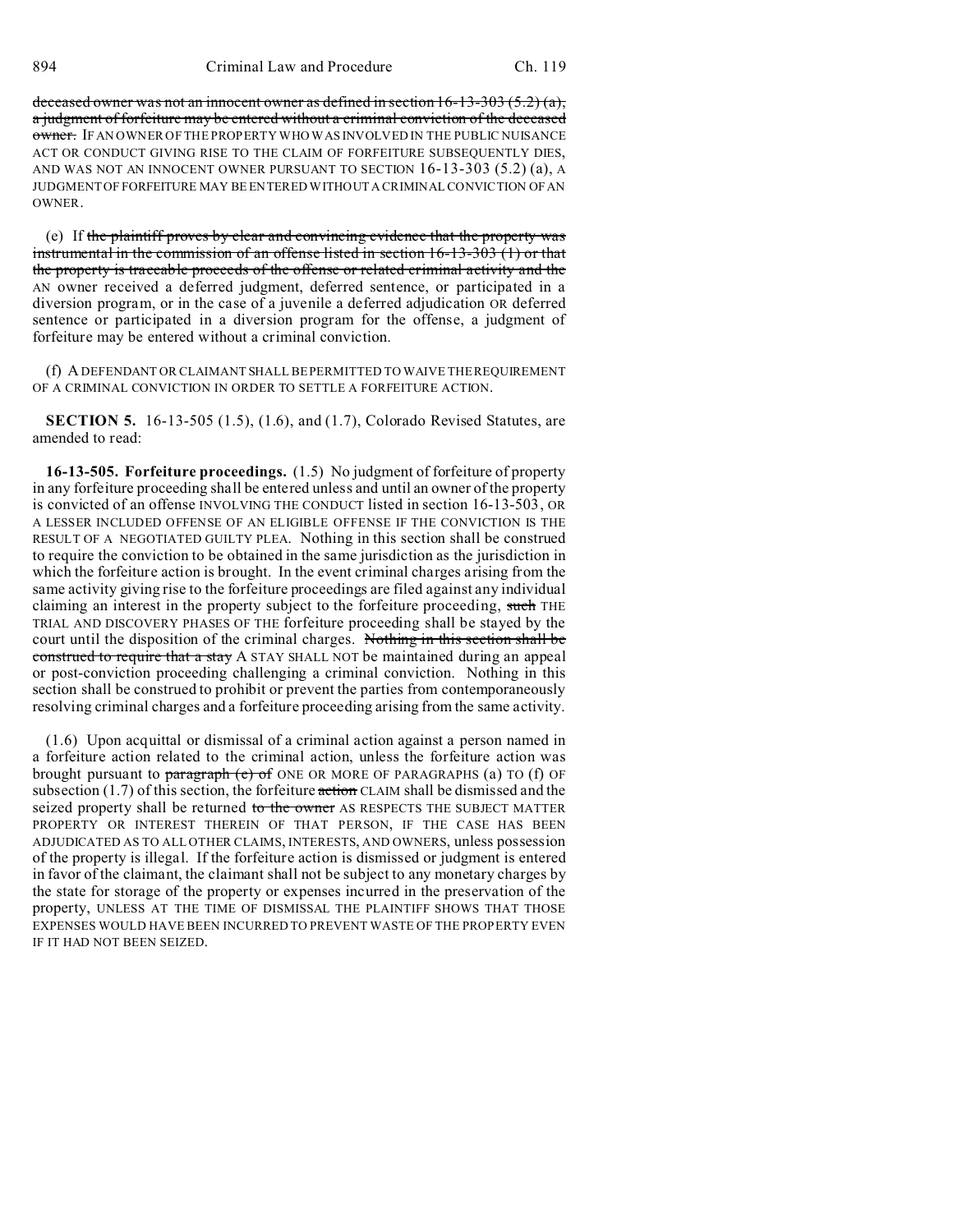(1.7) Notwithstanding the provisions of subsection (1.5) of this section:

(a) (I) Following the filing of criminal charges, if a property owner fails to appear at a court hearing relating to such charges or is determined to be a fugitive to avoid criminal prosecution, the district attorney shall send notice to the fugitive's last known address that the forfeiture action will proceed thirty days after the date of the notice. If the fugitive appears in the criminal action or in the forfeiture action within the thirty-day period, this paragraph (a) shall not be available to the plaintiff. Thirty days after the date of the notice sent by the district attorney, if the fugitive has not appeared in the criminal action or in the forfeiture action, the forfeiture action may proceed and a judgment of forfeiture may be entered without a criminal conviction of the owner. A PERSON SHALL LACK STANDING FOR AND SHALL BE DISALLOWED FROM PURSUIT OF A CLAIM OR DEFENSE IN A CIVIL FORFEITURE ACTION UPON A FINDING THAT A WARRANT OR OTHER PROCESS HAS BEEN ISSUED FOR THE APPREHENSION OF THE PERSON, AND, IN ORDER TO AVOID CRIMINAL PROSECUTION, THE PERSON:

(A) PURPOSELY LEAVES THE STATE; OR

(B) DECLINES TO ENTER OR REENTER THE STATE TO SUBMIT TO ITS JURISDICTION; OR

(C) OTHERWISE EVADES THE JURISDICTION OF THE COURT IN WHICH A CRIMINAL CASE IS PENDING AGAINST THE PERSON OR FROM WHICH A WARRANT HAS BEEN ISSUED, BY FAILING TO APPEAR IN COURT OR SURRENDER ON THE WARRANT; AND

(D) IS NOT KNOWN TO BE CONFINED OR HELD IN CUSTODY IN ANY OTHER JURISDICTION WITHIN THE UNITED STATES FOR COMMISSION OF CRIMINAL CONDUCT IN THAT JURISDICTION.

(II) IF A PERSON LACKS STANDING PURSUANT TO THIS PARAGRAPH (a), THE FORFEITURE ACTION MAY PROCEED AND A JUDGMENT OF FORFEITURE MAY BE ENTERED WITHOUT A CRIMINAL CONVICTION OF AN OWNER, UPON MOTION AND NOTICE AS PROVIDED IN THE RULES OF CIVIL PROCEDURE.

(b) If, following notice to all persons known to have an interest or who have asserted an interest in the property subject to forfeiture, no person claims AN OWNER FAILS TO FILE AN ANSWER OR OTHER APPROPRIATE RESPONSE WITH THE COURT CLAIMING an interest in the seized SUBJECT MATTER property, OR NO PERSON ESTABLISHES STANDING TO CONTEST THE FORFEITURE ACTION PURSUANT TO SECTION 16-13-504 (2), a forfeiture action may proceed and a judgment of forfeiture may be entered without a criminal conviction of the AN owner.

(c) If the plaintiff proves by clear and convincing evidence that the property was instrumental in the commission of an offense listed in section 16-13-503 (1) or that the property is traceable proceeds of the offense or related criminal activity by a nonowner and the plaintiff proves by clear and convincing evidence that the AN owner is not an innocent owner as defined in PURSUANT TO section  $16-13-504$  (2.2), a judgment of forfeiture may be entered without a criminal conviction of the AN owner.

(d) If the plaintiff proves by clear and convincing evidence that the property was instrumental in the commission of an offense listed in section 16-13-503 (1) or that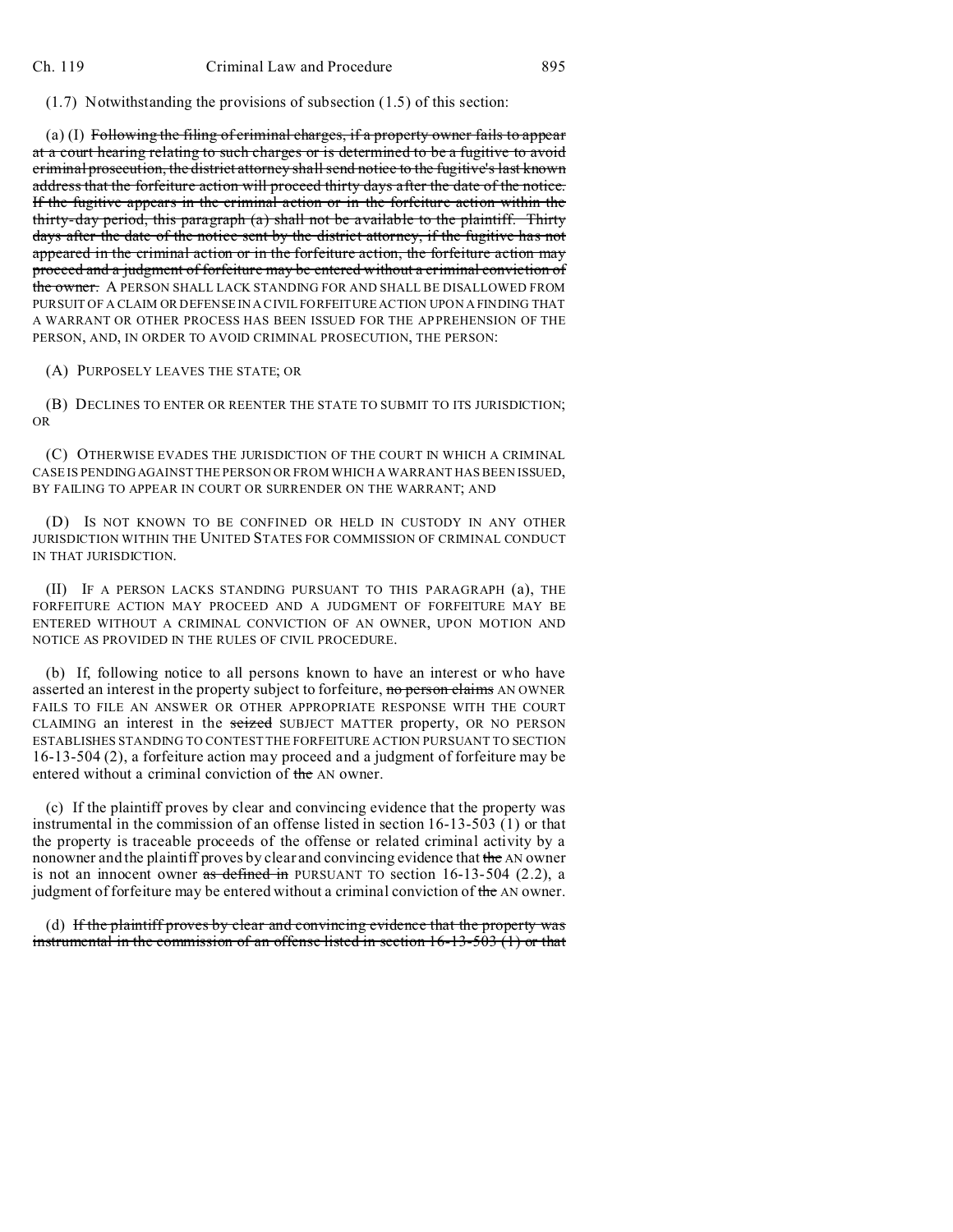the property is traceable proceeds of the offense or related criminal activity by a deceased owner and the plaintiff proves by clear and convincing evidence that the deceased owner was not an innocent owner as defined in section 16-13-504 (2.2), a judgment of forfeiture may be entered without a criminal conviction of the deceased owner. IF AN OWNER OF THE PROPERTY WHO WAS INVOLVED IN THE PUBLIC NUISANCE ACT OR CONDUCT GIVING RISE TO THE CLAIM OF FORFEITURE SUBSEQUENTLY DIES, AND WAS NOT AN INNOCENT OWNER PURSUANT TO SECTION 16-13-504 (2.2), A JUDGMENT OF FORFEITURE MAY BE ENTERED WITHOUT A CRIMINAL CONVICTION OF AN **OWNER** 

(e) If the plaintiff proves by clear and convincing evidence that the property was instrumental in the commission of an offense listed in section 16-13-303 (1) or that the property is traceable proceeds of the offense or related criminal activity and the AN owner received a deferred judgment, deferred sentence, or participated in a diversion program, or in the case of a juvenile a deferred adjudication OR deferred sentence or participated in a diversion program for the offense, a judgment of forfeiture may be entered without a criminal conviction.

(f) A DEFENDANT OR CLAIMANT SHALL BE PERMITTED TO WAIVE THE REQUIREMENT OF A CRIMINAL CONVICTION IN ORDER TO SETTLE A FORFEITURE ACTION.

**SECTION 6.** The introductory portion to 16-13-303 (6), Colorado Revised Statutes, is amended, and the said 16-13-303 is further amended BY THE ADDITION OF A NEW SUBSECTION, to read:

**16-13-303. Class 1 public nuisance.** (6) Whenever the CLEAR AND CONVINCING evidence adduced in an action pursuant to this part 3 shows a substantial connection between currency and the acts specified in subparagraph (I) of paragraph (c) of subsection (1) of this section, a rebuttable presumption shall arise that said currency is property subject to forfeiture. A substantial connection exists if:

(6.5) NOTWITHSTANDING ANY OTHER PROVISION OF THIS PART 3 TO THE CONTRARY, THE PLAINTIFF SHALL HAVE THE BURDEN OF PROVING, BY CLEAR AND CONVINCING EVIDENCE, ONLY THE FACTS THAT GIVE RISE TO THE PRESUMPTION THAT CURRENCY IS PROPERTY SUBJECT TO FORFEITURE PURSUANT TO SUBSECTION (6) OF THIS SECTION. HOWEVER, WHEN A PREPONDERANCE OF CREDIBLE EVIDENCE IS ADDUCED TO REBUT A PRESUMPTION THAT HAS ARISEN PURSUANT TO SUBSECTION (6) OF THIS SECTION, THE BURDEN OF PROOF SHALL REVERT TO THE PLAINTIFF TO PROVE, BY CLEAR AND CONVINCING EVIDENCE, THE ELEMENTS OF THE PLAINTIFF'S CASE WITH RESPECT TO THE CURRENCY.

**SECTION 7.** The introductory portion to 16-13-509 (1), Colorado Revised Statutes, is amended, and the said 16-13-509 is further amended BY THE ADDITION OF A NEW SUBSECTION, to read:

**16-13-509. Evidentiary presumption.** (1) Whenever the CLEAR AND CONVINCING evidence adduced in an action pursuant to this part 5 shows a substantial connection between currency and the acts specified in section 16-13-503, a rebuttable presumption shall arise that said currency is contraband property. A substantial connection exists if: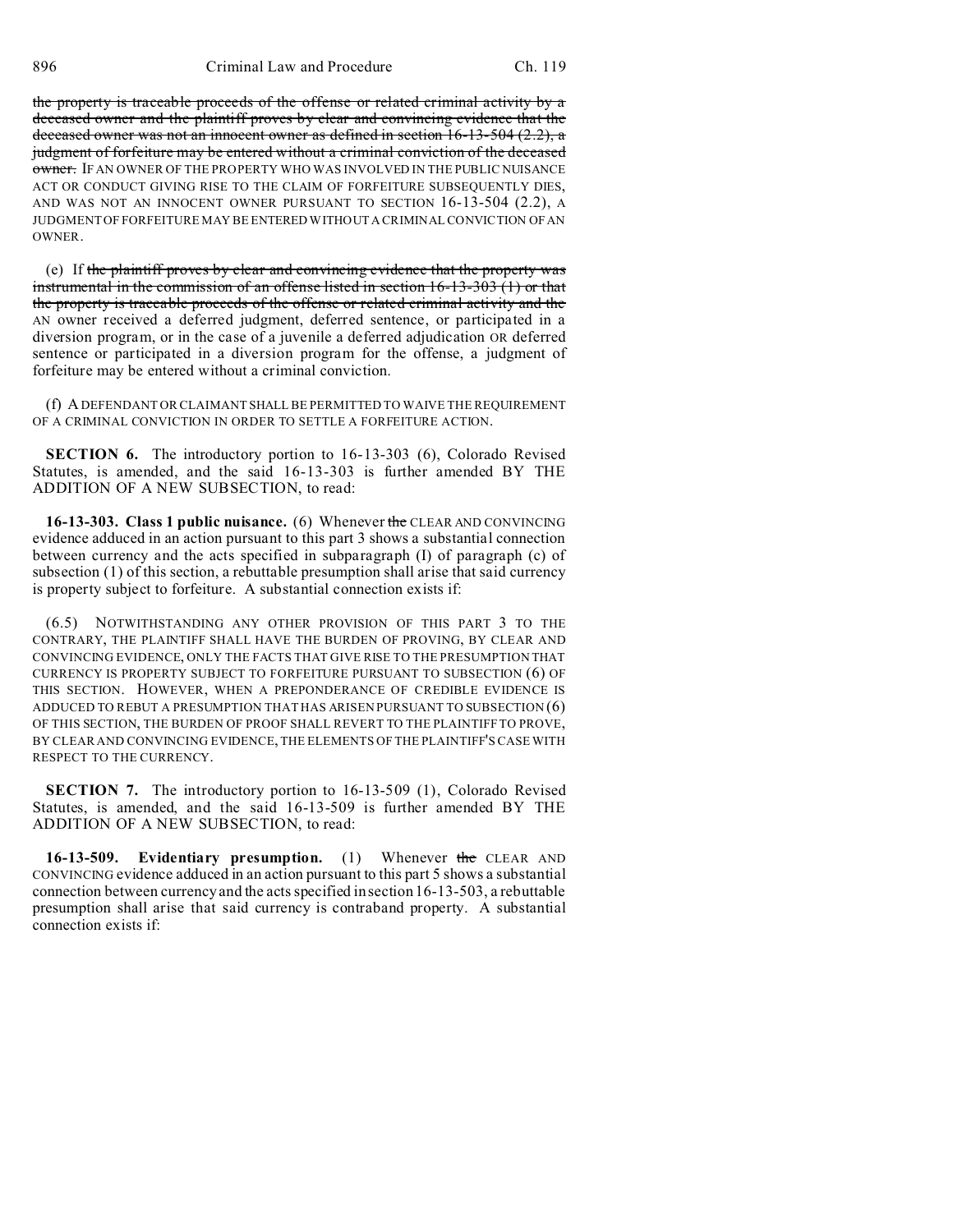(1.5) NOTWITHSTANDING ANY OTHER PROVISION OF THIS PART 5 TO THE CONTRARY, THE PLAINTIFF SHALL HAVE THE BURDEN OF PROVING, BY CLEAR AND CONVINCING EVIDENCE, ONLY THE FACTS THAT GIVE RISE TO THE PRESUMPTION THAT CURRENCY IS CONTRABAND PROPERTY PURSUANT TO SUBSECTION (1) OF THIS SECTION. HOWEVER, WHEN A PREPONDERANCE OF CREDIBLE EVIDENCE IS ADDUCED TO REBUT A PRESUMPTION THAT HAS ARISEN PURSUANT TO SUBSECTION (1) OF THIS SECTION, THE BURDEN OF PROOF SHALL REVERT TO THE PLAINTIFF TO PROVE, BY CLEAR AND CONVINCING EVIDENCE, THE ELEMENTS OF THE PLAINTIFF'S CASE WITH RESPECT TO THE CURRENCY.

**SECTION 8.** 16-13-307 (10) (a) and (10) (b), Colorado Revised Statutes, are amended to read:

**16-13-307. Jurisdiction - venue - parties - process.** (10) (a) Continuance of the trial of a public nuisance action shall be granted upon stipulation of the parties or upon good cause shown. Good cause shall include, but shall not be limited to, the fact that there are pending criminal charges arising out of the same transaction alleged in the complaint and that there exists a privilege against self-incrimination under the constitution of the United States or the constitution of the state of Colorado associated with such charges. Any continuance granted due to pending criminal charges shall extend until resolution of such criminal charges, but shall not extend to the time period of an appeal of a conviction for such criminal charges. At the time the court grants a continuance because of pending criminal charges, the court shall set a new date for trial of the public nuisance action. Any person who is granted a continuance of a trial pursuant to this part 3 because of pending criminal charges, who delays the resolution of the pending criminal case by disobeying an order of the court to appear at a proceeding in the criminal case for which the continuance of the public nuisance action was granted, shall be denied any additional continuance if the delay caused in the criminal case was of such duration that it prevented the criminal case from being resolved prior to the trial of the public nuisance action; except that an additional continuance may be granted if the defendant establishes, and the court finds, that the delay was due to unavoidable circumstances or due to any other reason which is shown to be good cause. A continuance granted pursuant to this subsection (10) shall constitute good cause for postponement of all civil discovery until after the conclusion of the criminal case.

(b) Any person against whom a public nuisance action has been filed shall be given written notice regarding such person's right to a continuance under the circumstances described in paragraph (a) of this subsection (10).

**SECTION 9.** 16-13-505 (5), Colorado Revised Statutes, is amended to read:

**16-13-505. Forfeiture proceedings.** (5) Continuance of the hearing on the merits shall be granted upon stipulation of the parties or upon good cause shown. Good cause shall include the fact of pending criminal charges arising out of the same transaction alleged in the petition and that there exists a privilege against self-incrimination under the constitution of the United States or the constitution of the state of Colorado associated with such charges; except that this subsection (5) shall not be construed to allow the claimant a basis for failing to file a response to the petition in the manner required by paragraph (d) of subsection (2) of this section. Any continuance granted due to pending criminal charges shall extend until resolution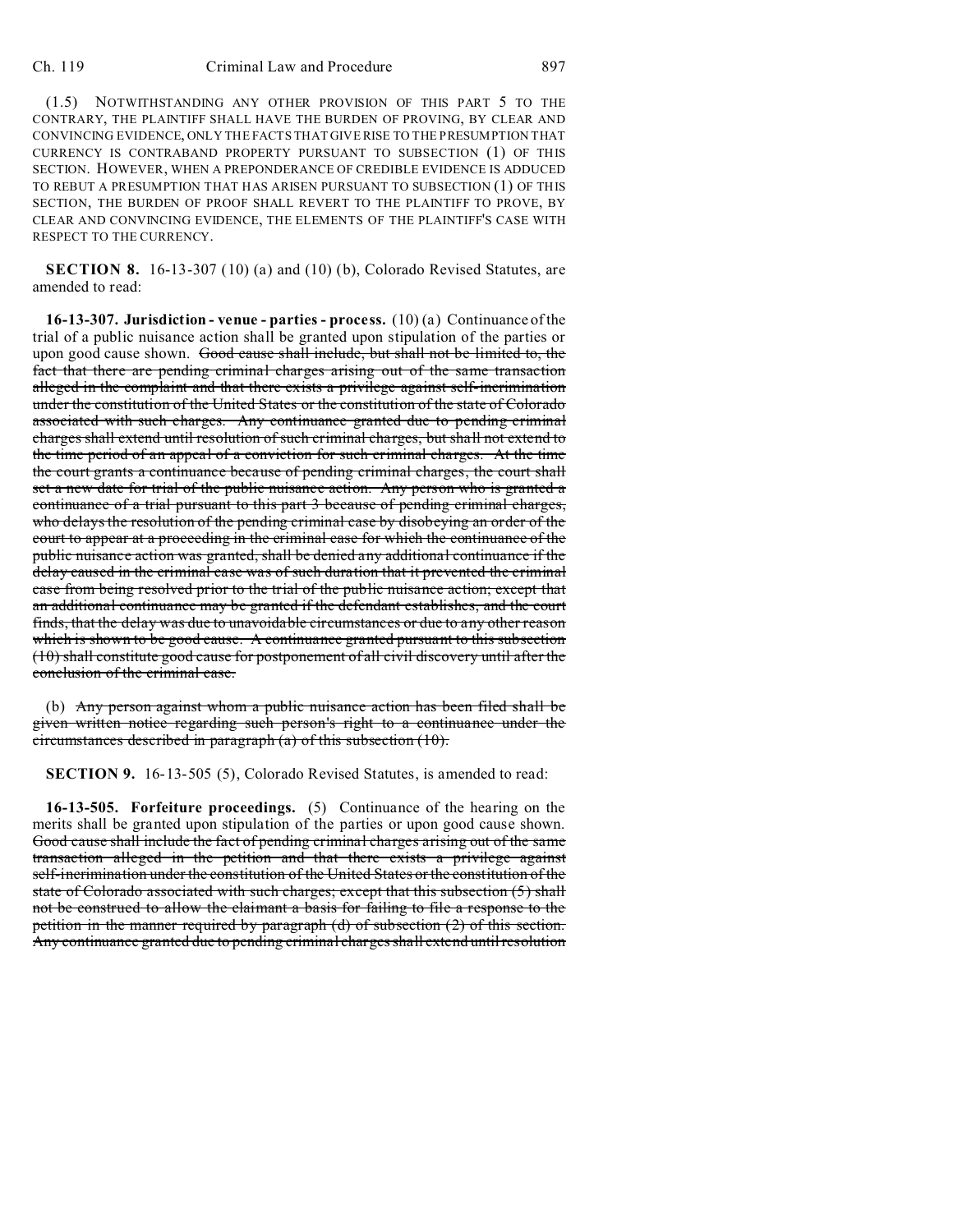of such criminal charges but shall not extend to the time period of an appeal of a conviction for such criminal charges. At the time the court grants a continuance because of pending criminal charges, the court shall set a new date for trial of the action. Any defendant who is granted a continuance of a trial pursuant to this part 5 because of pending criminal charges, who delays the resolution of the pending criminal case by disobeying an order of the court to appear at a proceeding in the criminal case for which the continuance of the contraband forfeiture action was granted, shall be denied any additional continuance if the delay caused in the criminal case was of such duration that it prevented the criminal case from being resolved prior to the trial of the contraband forfeiture action; except that an additional continuance may be granted if the defendant establishes, and the court finds, that the delay was due to unavoidable circumstances or due to any other reason which is shown to be good cause.

**SECTION 10.** 16-13-303 (5), Colorado Revised Statutes, is amended to read:

**16-13-303. Class 1 public nuisance.** (5) (a) In any action seeking forfeiture of property pursuant to this part 3, any person contesting the forfeiture shall establish BY A PREPONDERANCE OF THE EVIDENCE such person's standing as a true owner of the property OR A TRUE OWNER WITH AN INTEREST IN THE PROPERTY.

(b) The factors to be considered by the court in determining whether a person is a true owner, as described in paragraph  $(a)$  of this subsection  $(5)$ , shall include, but shall not be limited to, the following: TO ESTABLISH STANDING, THE PERSON SHALL FIRST PROVE THAT THE PERSON HAD A RECORDED OR REGISTERED INTEREST IN THE PROPERTY, OR A BONA FIDE MARITAL INTEREST IN THE PROPERTY, PRIOR TO TITLE-VESTING IN THE STATE, IF THE PROPERTY IS OF THE TYPE FOR WHICH INTERESTS CAN BE, AND CUSTOMARILY ARE, RECORDED OR REGISTERED IN A PUBLIC OFFICE.

(I) Whether the person was the primary user or possessor of the property;

(II) Whether the property is titled in the person, unless the property was titled in or conveyed to the person in order to avoid a forfeiture;

(III) How much of the consideration paid for the purchase of the property was furnished by the person.

(c) The court shall consider the totality of the circumstances in determining whether a person is a true owner, but it is not necessary that a person contesting the forfeiture establish all of the factors enumerated in paragraph (b) of this subsection (5) in order for the court to find that the person is a true owner. THE PERSON SHALL ALSO PROVE THAT HE OR SHE IS A TRUE OWNER OF THE PROPERTY OR A TRUE OWNER OF AN INTEREST IN THE PROPERTY. THE FACTORS TO BE CONSIDERED BY THE COURT IN DETERMINING WHETHER A PERSON IS A TRUE OWNER SHALL INCLUDE, BUT NEED NOT BE LIMITED TO:

(I) WHETHER THE PERSON HAD THE PRIMARY USE, BENEFIT, POSSESSION, OR CONTROL OF THE PROPERTY;

(II) HOW MUCH OF THE CONSIDERATION FOR THE PURCHASE OR OWNERSHIP OF THE PROPERTY WAS FURNISHED BY THE PERSON, AND WHETHER THE PERSON FURNISHED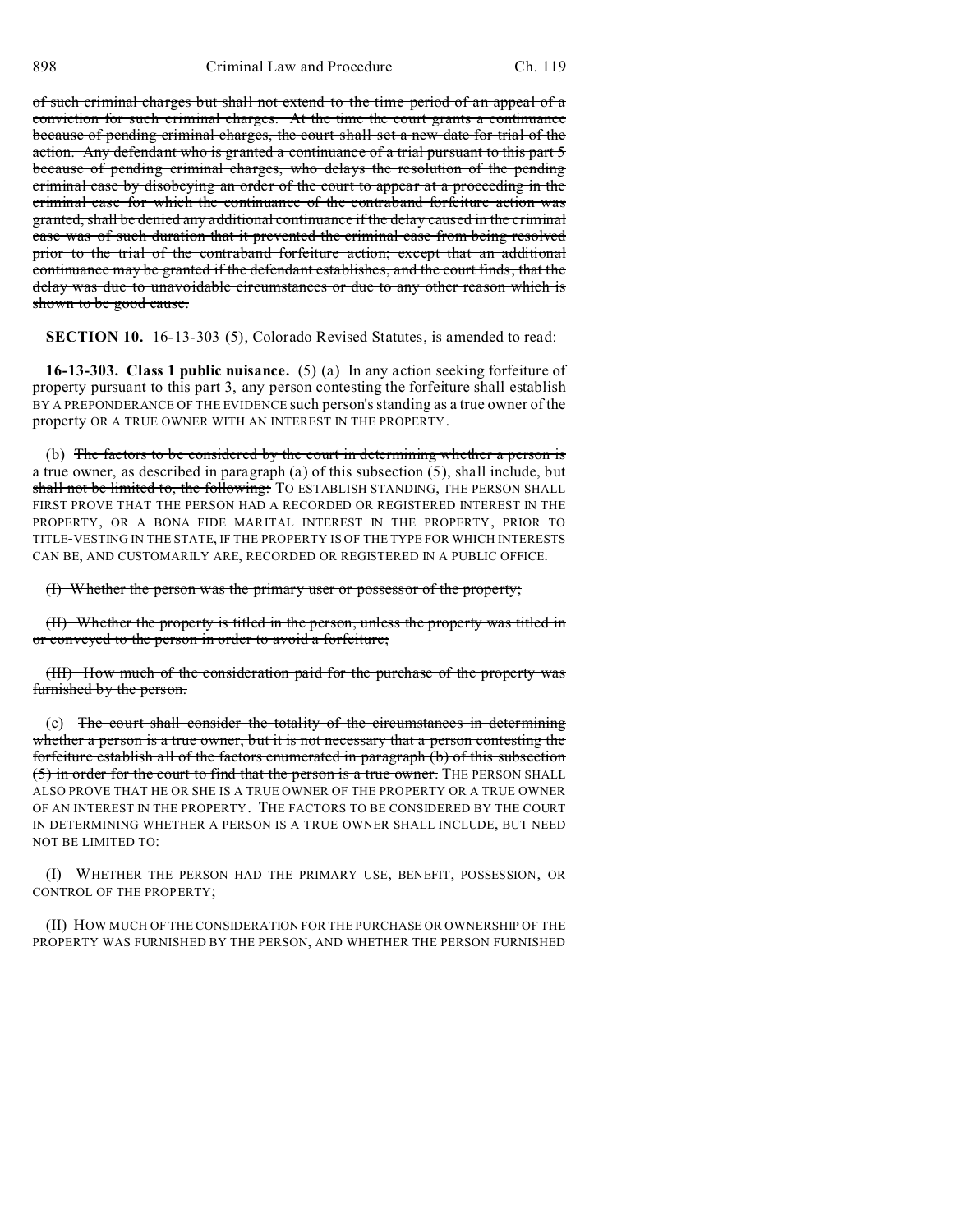REASONABLY EQUIVALENT VALUE IN EXCHANGE FOR THE PROPERTY OR INTEREST;

(III) WHETHER THE TRANSACTION BYWHICHTHEPERSON ACQUIRED THE PROPERTY OR INTEREST WAS SECRET, CONCEALED, UNDISCLOSED, HURRIED, OR NOT IN THE USUAL MODE OF DOING BUSINESS;

(IV) WHETHER THE TRANSACTION BY WHICH THE PERSON ACQUIRED THE PROPERTY OR INTEREST WAS CONDUCTED THROUGH THE USE OF A SHELL, ALTER EGO, NOMINEE, OR FICTITIOUS PARTY;

(V) WHETHER THE PERSON IS A RELATIVE, A CO-CONSPIRATOR, COMPLICITOR, OR AN ACCESSORY IN THE PUBLIC NUISANCE ACT OR ACTS OR OTHER CRIMINAL ACTIVITY, A BUSINESS ASSOCIATE IN A LEGAL OR ILLEGAL BUSINESS, ONE WHO MAINTAINS A SPECIAL OR CLOSE RELATIONSHIP WITH, OR AN INSIDER WITH RESPECT TO THE PERPETRATOR OF THE ALLEGED PUBLIC NUISANCE ACT OR ACTS;

(VI) WHETHER THE PERSON IS SILENT OR FAILS TO CALL PARTIES TO TESTIFY OR TO PRODUCE AVAILABLE EVIDENCE EXPLAINING THE ACQUISITION OF THE PROPERTY OR FACTORS WHICH MAY BE BADGES OF FRAUD OR DECEIT, OR SHOW LACK OF TRUE OWNERSHIP;

(VII) WHETHER THE TIMING OF THE TRANSACTION BY WHICH THE PERSON ACQUIRED THE PROPERTY WAS DURING THE PENDENCY OR THREAT OF LITIGATION, OR DURING ANY TIME WHEN THE PERSON KNEW, SHOULD HAVE KNOWN, OR HAD NOTICE OF THE PUBLIC NUISANCE ACT OR ACTS OR THE THREAT OF A FORFEITURE ACTION;

(VIII) WHETHER THE PLACING OF THE TITLE IN THE NAME OF, OR THE PUTATIVE OWNERSHIP IN, OR TRANSFER TO, THE PERSON WAS DONE WITH INTENT TO DELAY, HINDER, OR AVOID A FORFEITURE, OR FOR SOME PURPOSE OTHER THAN OWNERSHIP OF THE PROPERTY;

(IX) WHETHER THE PERPETRATOR OF THE ALLEGED PUBLIC NUISANCE ACT OR ACTS HAS ABSCONDED OR IS A FUGITIVE FROM JUSTICE AND THE CONVEYANCE OCCURRED AFTER THE FLIGHT, OR BEFORE THE FLIGHT, IN ANY OF THE CIRCUMSTANCES SET FORTH IN SUBPARAGRAPH (III) OF THIS PARAGRAPH (c);

(X) WHETHER THE SUBJECT MATTER PROPERTY IS OF A KIND IN WHICH PROPERTY OR OWNERSHIP RIGHTS CAN LEGALLY EXIST;

(XI) ANY OTHER BADGE OR INDICIA OF FRAUD UNDER ARTICLE 8 OF TITLE 38, C.R.S., OR THE GENERAL LAW OF FRAUDULENT TRANSFERS OR CONVEYANCES.

(d) THE COURT SHALL CONSIDER THE TOTALITY OF THE CIRCUMSTANCES IN DETERMINING WHETHER A PERSON IS A TRUE OWNER. A PERSON CONTESTING THE FORFEITURE DOES NOT NECESSARILY HAVE TO SHOW THAT ALL OF THE FACTORS ENUMERATED IN PARAGRAPH $(c)$  OF THIS SUBSECTION $(5)$  SUPPORT THE CLAIM OF TRUE OWNERSHIP, NOR DOES THE PERSON NECESSARILY ESTABLISH TRUE OWNERSHIP BY SHOWING THE ABSENCE OF FRAUDULENT INTENT OR BADGES OF FRAUD.

(e) NO PRIVATE SALE OR CONVEYANCE OF A USED MOTOR VEHICLE SHALL BE DEEMED TO MAKE A PARTY ELIGIBLE TO ASSERT STANDING TO CONTEST THE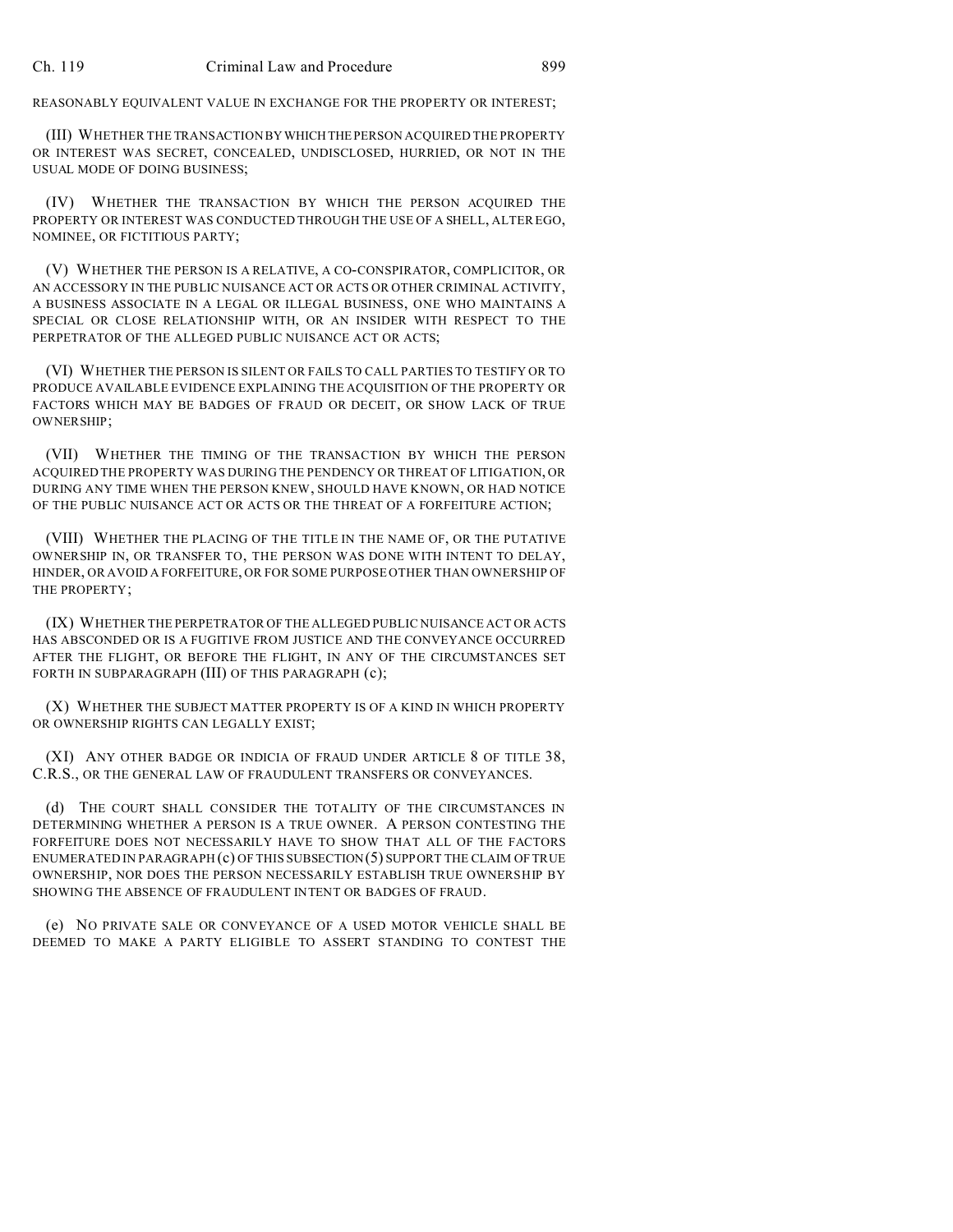FORFEITURE THEREOF, UNLESS THE TITLE TO THE MOTOR VEHICLE, WITH TRANSFER DULY EXECUTED TO THE PARTY, HAS BEEN FILED WITH THE DIVISION OF MOTOR VEHICLES IN THE DEPARTMENT OF REVENUE PRIOR TO THE PHYSICAL SEIZURE OF THE VEHICLE AND THE RECORDING OF A NOTICE OF SEIZURE, OR THE PARTY ATTEMPTING TO ASSERT STANDING HAS EXCLUSIVE POSSESSION OF THE VEHICLE AT THE TIME OF SEIZURE. A PARTY ELIGIBLE TO ASSERT STANDING UNDER THIS PARAGRAPH (e) MUST NEVERTHELESS ESTABLISH THAT THE PARTY IS A TRUE OWNER OF THE VEHICLE OR HAS AN INTEREST THEREIN PURSUANT TO PARAGRAPH (c) OF THIS SUBSECTION (5).

(f) UNLESS THE STANDING OF A PARTICULAR PARTY IS CONCEDED IN THE COMPLAINT INITIATING THE PUBLIC NUISANCE ACTION, A PARTY MUST ASSERT STANDING IN THE ANSWER AND FULLY DESCRIBE THE PARTY'S INTEREST IN THE PROPERTY WHICH IS THE SUBJECT MATTER OF THE ACTION, AND SUBMIT A VERIFIED STATEMENT, SUPPORTED BY ANY AVAILABLE DOCUMENTATION, OF THE PARTY'S OWNERSHIP OF OR INTEREST IN THE PROPERTY.

**SECTION 11.** 16-13-504 (2), Colorado Revised Statutes, is amended to read:

**16-13-504. Forfeiture of vehicle, fixtures and contents of building, personal property, or contraband article - exceptions.** (2) (a) In any action seeking forfeiture of property pursuant to this part 5, any person, including a lienholder, who seeks to contest the forfeiture shall establish BY A PREPONDERANCE OF THE EVIDENCE such person's standing as a true owner of the property or a person TRUE OWNER with an interest in the property.

(b) The factors to be considered by the court in deciding whether a person is a true owner, as described in paragraph (a) of this subsection (2), shall include, but shall not be limited to, the following: TO ESTABLISH STANDING, THE PERSON SHALL FIRST PROVE THAT THE PERSON HAS A RECORDED OR REGISTERED INTEREST IN THE PROPERTY, OR A BONA FIDE MARITAL INTEREST IN THE PROPERTY, IF THE PROPERTY IS OF A TYPE FOR WHICH INTERESTS CAN BE, AND CUSTOMARILY ARE, RECORDED OR REGISTERED IN A PUBLIC OFFICE.

(I) Whether the person was the primary user or possessor of the property;

(II) Whether the property is titled in the person, unless the property was titled in or conveyed to the person in order to avoid a forfeiture;

(III) How much of the consideration paid for the purchase of the property, or an interest in such property, was furnished by the person;

(IV) Whether the lien or interest of a lienholder was perfected in the manner prescribed by law prior to the seizure of the property.

(c) The court shall consider the totality of the circumstances in determining whether a person is a true owner, but it is not necessary that a person contesting the forfeiture establish all of the factors enumerated in paragraph (b) of this subsection (2) in order for the court to find that the person is a true owner. THE PERSON SHALL ALSO PROVE THAT THE PERSON IS A TRUE OWNER OF THE PROPERTY OR A TRUE OWNER OF AN INTEREST IN THE PROPERTY. THE FACTORS TO BE CONSIDERED BY THE COURT IN DETERMINING WHETHER A PERSON IS A TRUE OWNER SHALL INCLUDE, BUT NEED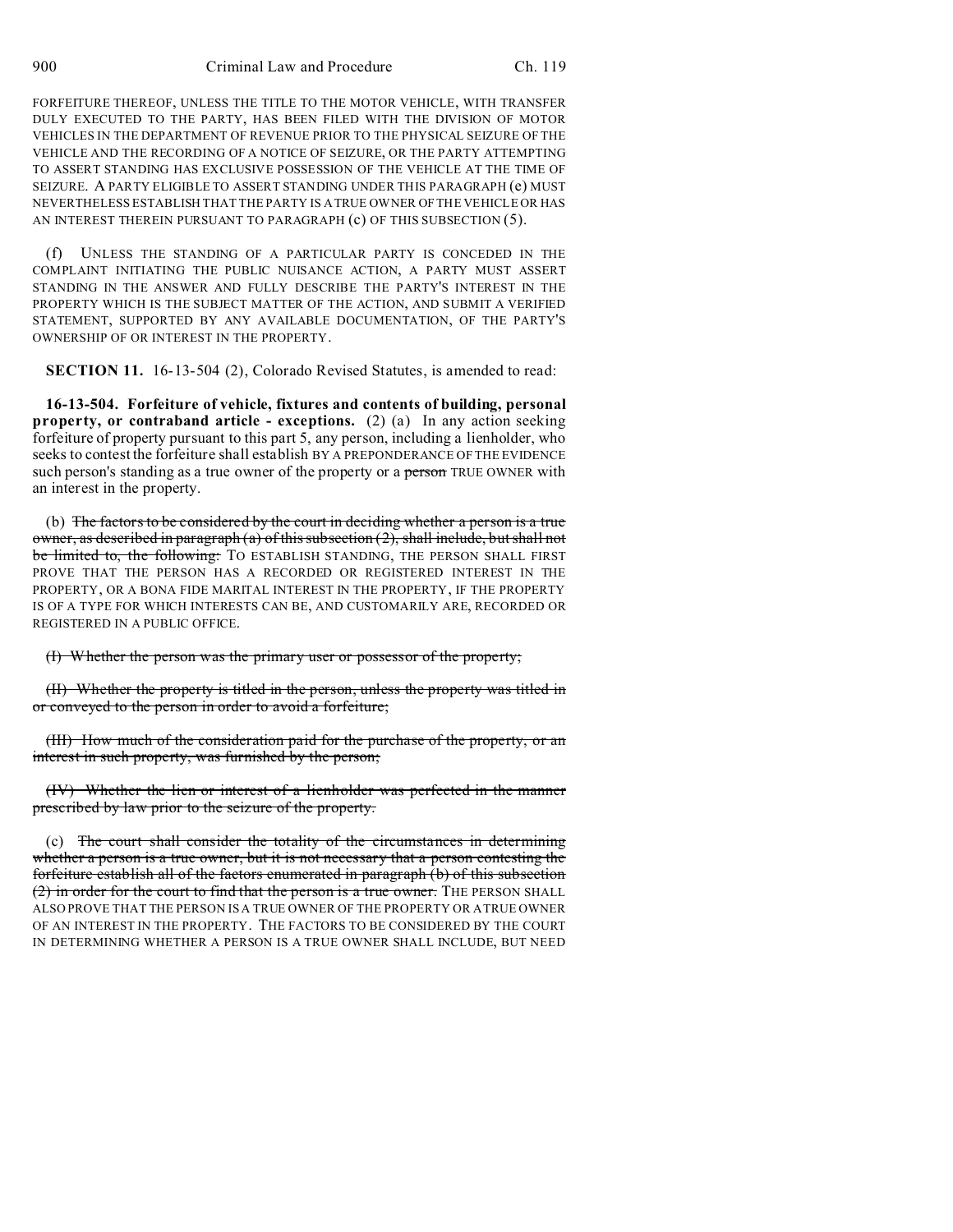NOT BE LIMITED TO:

(I) WHETHER THE PERSON HAD THE PRIMARY USE, BENEFIT, POSSESSION, OR CONTROL OF THE PROPERTY;

(II) HOW MUCH OF THE CONSIDERATION FOR THE PURCHASE OR OWNERSHIP OF THE PROPERTY WAS FURNISHED BY THE PERSON, AND WHETHER THE PERSON FURNISHED REASONABLY EQUIVALENT VALUE IN EXCHANGE FOR THE PROPERTY OR INTEREST;

(III) WHETHER THE TRANSACTION BY WHICH THE PERSON ACQUIRED THEPROPERTY OR INTEREST WAS SECRET, CONCEALED, UNDISCLOSED, HURRIED, OR NOT IN THE USUAL MODE OF DOING BUSINESS;

(IV) WHETHER THE TRANSACTION BY WHICH THE PERSON ACQUIRED THE PROPERTY OR INTEREST WAS CONDUCTED THROUGH THE USE OF A SHELL, ALTER EGO, NOMINEE, OR FICTITIOUS PARTY;

(V) WHETHER THE PERSON IS A RELATIVE, A CO-CONSPIRATOR, COMPLICITOR, OR AN ACCESSORY IN THE PUBLIC NUISANCE ACT OR ACTS OR OTHER CRIMINAL ACTIVITY, A BUSINESS ASSOCIATE IN A LEGAL OR ILLEGAL BUSINESS, ONE WHO MAINTAINS A SPECIAL OR CLOSE RELATIONSHIP WITH, OR AN INSIDER WITH RESPECT TO THE PERPETRATOR OF THE ALLEGED PUBLIC NUISANCE ACT OR ACTS;

(VI) WHETHER THE PERSON IS SILENT OR FAILS TO CALL PARTIES TO TESTIFY OR TO PRODUCE AVAILABLE EVIDENCE EXPLAINING THE ACQUISITION OF THE PROPERTY OR FACTORS WHICH BE MAY BE BADGES OF FRAUD OR DECEIT, OR SHOW LACK OF TRUE OWNERSHIP;

(VII) WHETHER THE TIMING OF THE TRANSACTION BY WHICH THE PERSON ACQUIRED THE PROPERTY WAS DURING THE PENDENCY OR THREAT OF LITIGATION, OR DURING ANY TIME WHEN THE PERSON KNEW, SHOULD HAVE KNOWN, OR HAD NOTICE OF THE PUBLIC NUISANCE ACT OR ACTS OR THE THREAT OF A FORFEITURE ACTION;

(VIII) WHETHER THE PLACING OF THE TITLE IN THE NAME OF, OR THE PUTATIVE OWNERSHIP IN, OR TRANSFER TO, THE PERSON WAS DONE WITH INTENT TO DELAY, HINDER, OR AVOID A FORFEITURE, OR FOR SOME PURPOSE OTHER THAN OWNERSHIP OF THE PROPERTY;

(IX) WHETHER THE PERPETRATOR OF THE ALLEGED PUBLIC NUISANCE ACT OR ACTS HAS ABSCONDED OR IS A FUGITIVE FROM JUSTICE AND THE CONVEYANCE OCCURRED AFTER THE FLIGHT, OR BEFORE THE FLIGHT, IN ANY OF THE CIRCUMSTANCES SET FORTH IN SUBPARAGRAPH (III) OF THIS PARAGRAPH (c);

(X) WHETHER THE SUBJECT MATTER PROPERTY IS OF A KIND IN WHICH PROPERTY OR OWNERSHIP RIGHTS CAN LEGALLY EXIST;

(XI) ANY OTHER BADGE OR INDICIA OF FRAUD UNDER ARTICLE 8 OF TITLE 38, C.R.S., OR THE GENERAL LAW OF FRAUDULENT TRANSFERS OR CONVEYANCES.

(d) THE COURT SHALL CONSIDER THE TOTALITY OF THE CIRCUMSTANCES IN DETERMINING WHETHER A PERSON IS A TRUE OWNER. A PERSON CONTESTING THE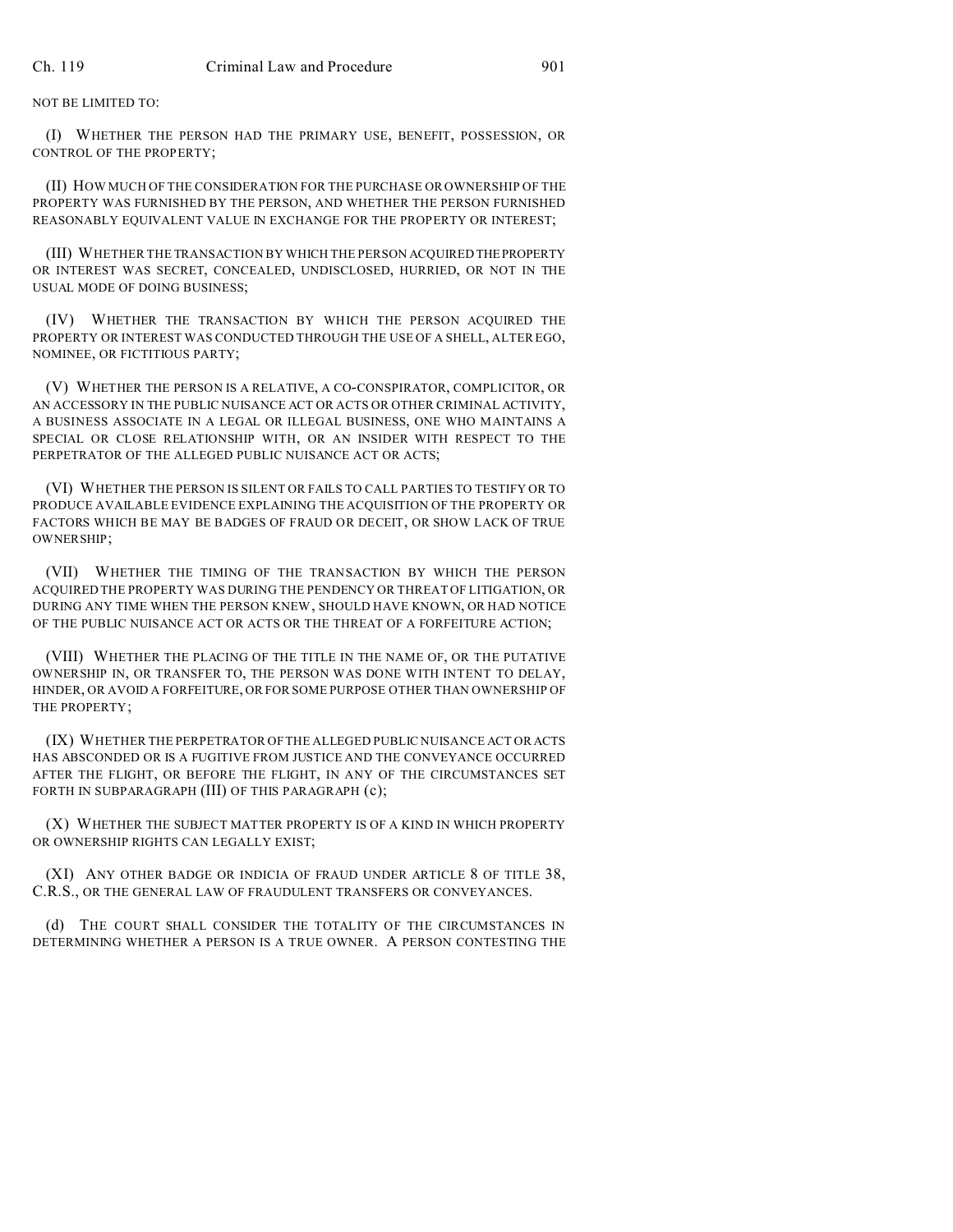FORFEITURE DOES NOT NECESSARILY HAVE TO SHOW THAT ALL OF THE FACTORS ENUMERATED IN PARAGRAPH  $(c)$  OF THIS SUBSECTION  $(2)$  SUPPORT THE CLAIM OF TRUE OWNERSHIP, NOR DOES THE PERSON NECESSARILY ESTABLISH TRUE OWNERSHIP BY SHOWING THE ABSENCE OF FRAUDULENT INTENT OR BADGES OF FRAUD.

(e) NO PRIVATE SALE OR CONVEYANCE OF A USED MOTOR VEHICLE SHALL BE DEEMED TO MAKE A PARTY ELIGIBLE TO ASSERT STANDING TO CONTEST THE FORFEITURE THEREOF, UNLESS THE TITLE TO THE MOTOR VEHICLE, WITH TRANSFER DULY EXECUTED TO THE PARTY, HAS BEEN FILED WITH THE DIVISION OF MOTOR VEHICLES IN THE DEPARTMENT OF REVENUE PRIOR TO THE PHYSICAL SEIZURE OF THE VEHICLE AND THE RECORDING OF A NOTICE OF SEIZURE, OR THE PARTY ATTEMPTING TO ASSERT STANDING HAS EXCLUSIVE POSSESSION OF THE VEHICLE AT THE TIME OF SEIZURE. A PARTY ELIGIBLE TO ASSERT STANDING UNDER THIS PARAGRAPH (e) MUST NEVERTHELESS ESTABLISH THAT THE PARTY IS A TRUE OWNER OF THE VEHICLE OR HAS AN INTEREST THEREIN PURSUANT TO PARAGRAPH (c) OF THIS SUBSECTION (2).

(f) UNLESS THE STANDING OF A PARTICULAR PARTY IS CONCEDED IN THE COMPLAINT INITIATING THE PUBLIC NUISANCE ACTION, A PARTY MUST ASSERT STANDING IN THE ANSWER AND FULLY DESCRIBE THE PARTY'S INTEREST IN THE PROPERTY WHICH IS THE SUBJECT MATTER OF THE ACTION, AND SUBMIT A VERIFIED STATEMENT, SUPPORTED BY ANY AVAILABLE DOCUMENTATION, OF THE PARTY'S OWNERSHIP OF OR INTEREST IN THE PROPERTY.

**SECTION 12.** 16-13-303 (5.1) (b) (II) and (5.2) (a) (I), the introductory portion to 16-13-303 (5.2) (b), and 16-13-303 (5.2) (c), Colorado Revised Statutes, are amended, and the said 16-13-303 (5.2) is further amended BY THE ADDITION OF A NEW PARAGRAPH, to read:

**16-13-303. Class 1 public nuisance.** (5.1) (b) As used in paragraph (a) of this subsection (5.1), an owner was a "party to the creation of the public nuisance" if it is established that:

(II) The owner knew of the public nuisance act or had notice of the acts creating the public nuisance OR PRIOR SIMILAR CONDUCT;

(5.2) (a) With respect to a partial or whole ownership interest in existence at the time the conduct constituting a public nuisance took place, "innocent owner" means any owner who:

(I) Did not have actual knowledge of the conduct constituting a public nuisance, or notice of an act or circumstance creating the public nuisance OR PRIOR SIMILAR CONDUCT, notice is BEING satisfied by, but not limited to, sending notice of an act or circumstance creating the public nuisance by certified mail; or

(b) With respect to a partial or whole ownership interest acquired after the conduct constituting a public nuisance has occurred, "innocent owner" means a person who, at the time he or she acquired the interest in the property, had no knowledge OR NOTICE that the illegal conduct subjecting the property to seizure had occurred or that the property had been seized for forfeiture, and:

(c) An innocent owner's interest in property shall not be forfeited under any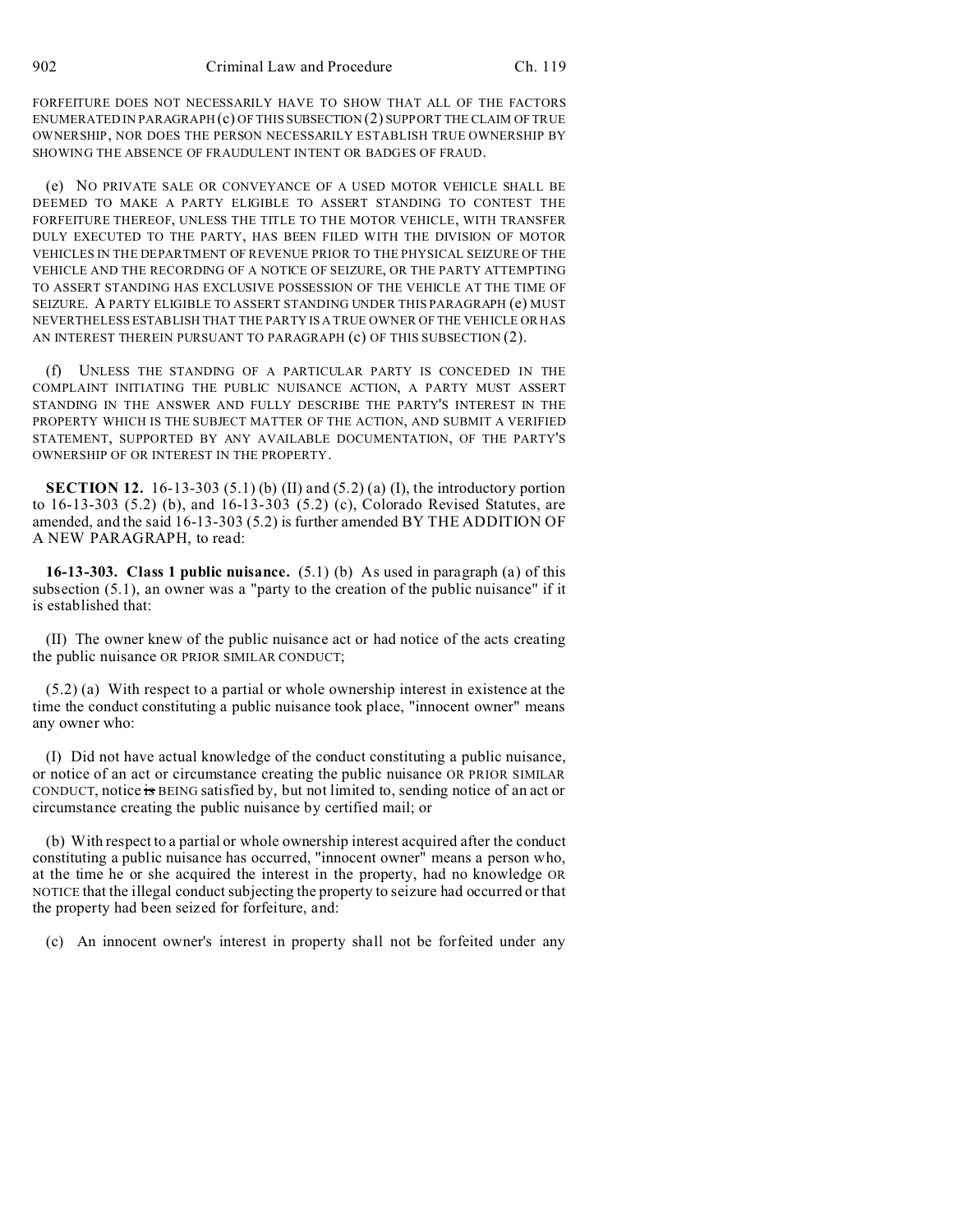provision of state law. An innocent owner has the burden of proving by a preponderance of the evidence that he or she has an ownership interest in the subject property. The prosecuting attorney shall have the burden of establishing by clear and convincing evidence that an individual is not an innocent owner. OTHERWISE, THE BURDEN OF PROOF UNDER THIS SUBSECTION (5.2) SHALL BE AS PROVIDED IN SUBSECTION (5.1) OF THIS SECTION.

(d) A PERSON WHO IS CONVICTED OF A CRIMINAL OFFENSE ARISING FROM THE SAME ACTIVITY GIVING RISE TO THE FORFEITURE PROCEEDINGS IN ACCORDANCE WITH SECTION 16-13-307 (1.5) SHALL NOT BE ELIGIBLE TO ASSERT AN INNOCENT OWNER DEFENSE.

**SECTION 13.** 16-13-504 (2.1) (b) (I), (2.1) (b) (II), (2.2) (a) (I), and (2.2) (c), Colorado Revised Statutes, are amended, and the said 16-13-504 (2.2) is further amended BY THE ADDITION OF A NEW PARAGRAPH, to read:

**16-13-504. Forfeiture of vehicle, fixtures and contents of building, personal property, or contraband article - exceptions.** (2.1) (b) As used in paragraph (a) of this subsection (2.1), an owner was "involved in or knew of the subject act" if it is established that:

(I) The owner was involved in the subject act; OR

(II) The owner knew of the subject act or had notice of the acts facilitating the criminal activity OR PRIOR SIMILAR CONDUCT and failed to take reasonable steps to prohibit or abate the illegal use of the property;

(2.2) (a) With respect to a partial or whole ownership interest in existence at the time the conduct subjecting the property to seizure took place, the term "innocent owner" means any owner who:

(I) Did not have actual knowledge of the conduct subjecting the property to seizure or notice of an act or circumstance facilitating the criminal activity OR PRIOR SIMILAR CONDUCT, notice is BEING satisfied by, but not limited to, sending notice of an act or circumstance facilitating the criminal activity by certified mail; or

(c) An innocent owner's interest in property shall not be forfeited under any provision of state law. An innocent owner has the burden of proving by a preponderance of the evidence that he or she has an ownership interest in the subject property. The prosecuting attorney shall have the burden of establishing by clear and convincing evidence that an individual is not an innocent owner. OTHERWISE, THE BURDEN OF PROOF UNDER THIS SUBSECTION (2.2) SHALL BE AS PROVIDED IN SUBSECTION (2.1) OF THIS SECTION.

(d) A PERSON WHO IS CONVICTED OF A CRIMINAL OFFENSE ARISING FROM THE SAME ACTIVITY GIVING RISE TO THE FORFEITURE PROCEEDINGS IN ACCORDANCE WITH SECTION 16-13-505 (1.5) SHALL NOT BE ELIGIBLE TO ASSERT AN INNOCENT OWNER DEFENSE.

**SECTION 14.** 16-13-301 (2.4) and (2.5), Colorado Revised Statutes, are amended, and the said 16-13-301 is further amended BY THE ADDITION OF A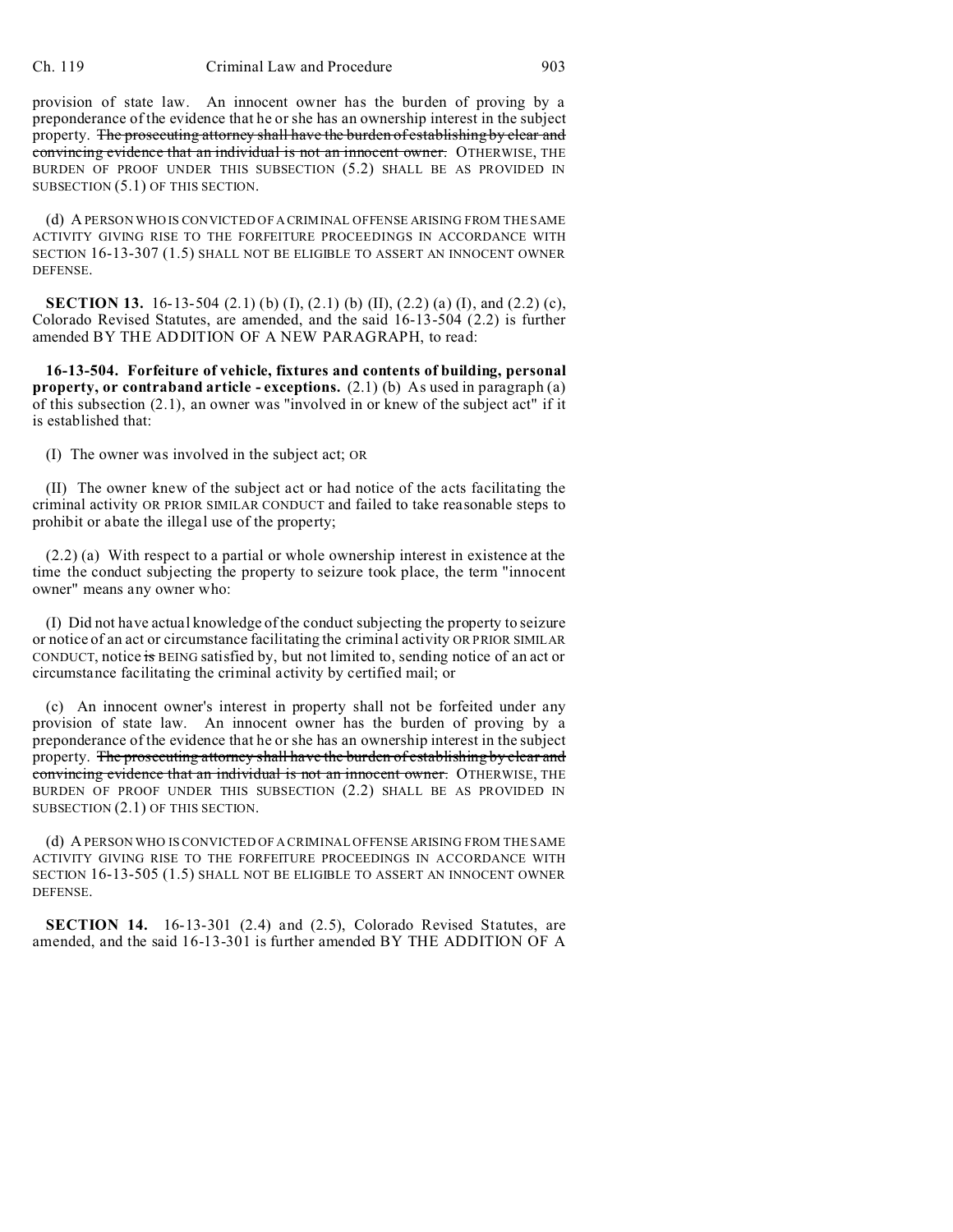NEW SUBSECTION, to read:

**16-13-301. Definitions.** As used in this part 3, unless the context otherwise requires:

(2.4) "Public nuisance act" means any of the crimes, offenses, or violations set forth in section  $16-13-303$  (1) (a) to (1) (n), regardless of the location where the act occurred. "PROCEEDS TRACEABLE" OR "TRACEABLE PROCEEDS" MEANS ALL PROPERTY,REAL AND PERSONAL, CORPOREAL AND INCORPOREAL, WHICH IS PROCEEDS ATTRIBUTABLE TO, DERIVED FROM, OR REALIZED THROUGH, DIRECTLY OR INDIRECTLY, A PUBLIC NUISANCE ACT, WHETHER PROVED BY DIRECT, CIRCUMSTANTIAL, OR DOCUMENTARY EVIDENCE. THERE SHALL BE NO REQUIREMENT OF SHOWING A TRAIL OF DOCUMENTARY EVIDENCE TO TRACE PROCEEDS PROVIDED THAT THE STANDARD OF PROOF BY CLEAR AND CONVINCING EVIDENCE IS MET.

(2.5) "Real property" means all lands and franchises and interests in land located within this state, including water rights, mineral rights, oil and gas rights, space rights, condominium rights, and air rights, and any and all other things usually included within said term. "Real property" includes any and all interests in such property less than full title, such as easements, incorporeal hereditaments, and every estate, interest, or right, legal or equitable. "PUBLIC NUISANCE ACT" MEANS ANY OF THE CRIMES, OFFENSES, OR VIOLATIONS SET FORTH IN SECTION 16-13-303 (1) (a) TO (1) (n), REGARDLESS OF THE LOCATION WHERE THE ACT OCCURRED.

(2.6) "REAL PROPERTY" MEANS ALL LANDS AND FRANCHISES AND INTERESTS IN LAND LOCATED WITHIN THIS STATE, INCLUDING WATER RIGHTS, MINERAL RIGHTS, OIL AND GAS RIGHTS, SPACE RIGHTS, CONDOMINIUM RIGHTS, AND AIR RIGHTS, AND ANY AND ALL OTHER THINGS USUALLY INCLUDED WITHIN SAID TERM. "REAL PROPERTY" INCLUDES ANY AND ALL INTERESTS IN SUCH PROPERTY LESS THAN FULL TITLE, SUCH AS EASEMENTS, INCORPOREAL HEREDITAMENTS, AND EVERY ESTATE, INTEREST, OR RIGHT, LEGAL OR EQUITABLE.

**SECTION 15.** 16-13-502, Colorado Revised Statutes, is amended BY THE ADDITION OF A NEW SUBSECTION to read:

**16-13-502. Definitions.** As used in this part 5, unless the context otherwise requires:

(1.8) "PROCEEDS TRACEABLE" OR "TRACEABLE PROCEEDS" MEANS ALL PROPERTY, REAL AND PERSONAL, CORPOREAL AND INCORPOREAL, WHICH IS PROCEEDS ATTRIBUTABLE TO, DERIVED FROM, OR REALIZED THROUGH, DIRECTLY OR INDIRECTLY, A SUBJECT ACT DESCRIBED IN SECTION 16-13-503, WHETHER PROVED BY DIRECT, CIRCUMSTANTIAL, OR DOCUMENTARY EVIDENCE. THERE SHALL BE NO REQUIREMENT OF SHOWING OF A TRAIL OF DOCUMENTARY EVIDENCE TO TRACE PROCEEDS PROVIDED THAT THE STANDARD OF PROOF BY CLEAR AND CONVINCING EVIDENCE IS MET.

**SECTION 16.** The introductory portion to 16-13-311 (3) (a), Colorado Revised Statutes, is amended, and the said 16-13-311 is further amended BY THE ADDITION OF A NEW SUBSECTION, to read: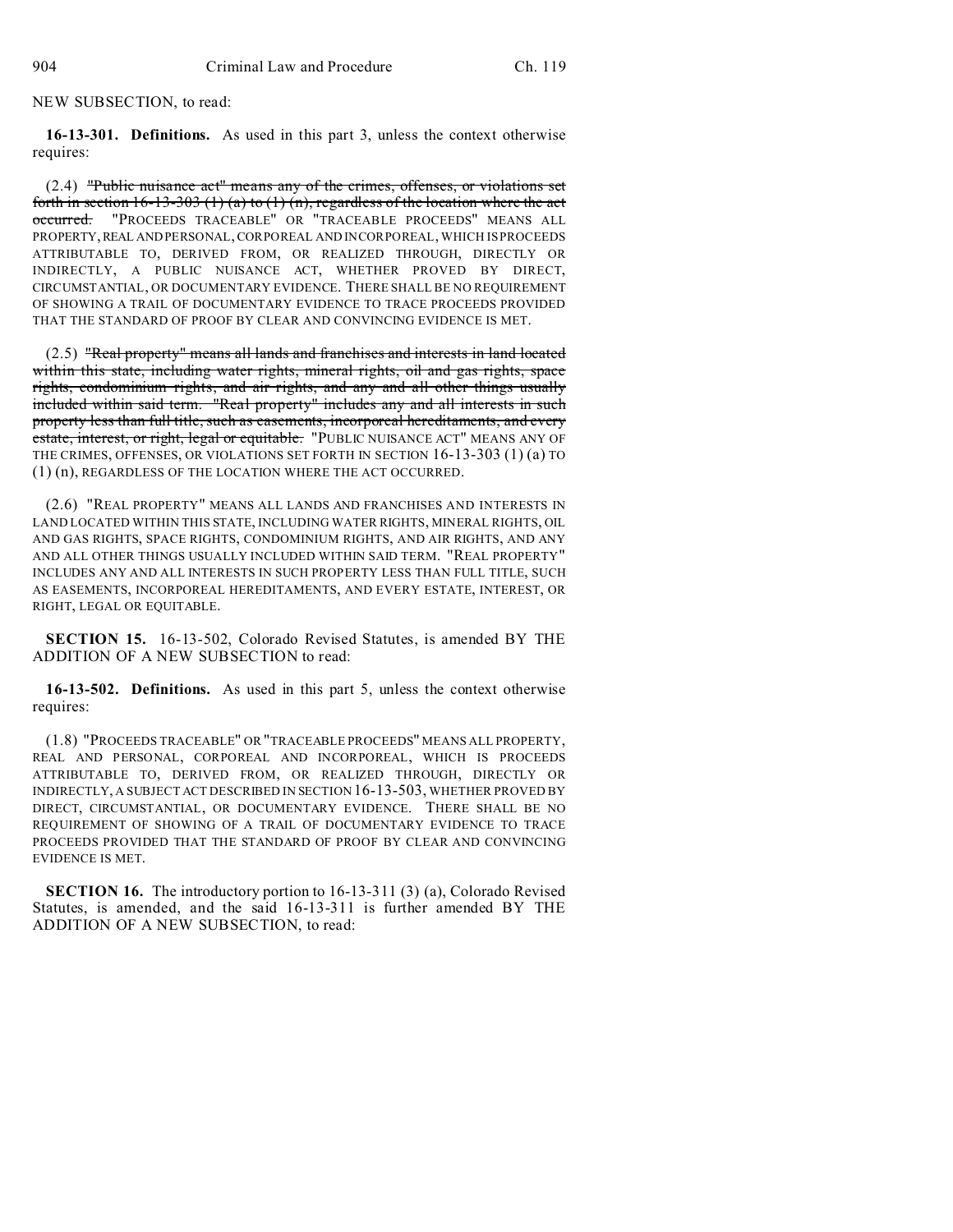**16-13-311. Disposition of seized personal property.** (3) (a) If the prosecution prevails in the forfeiture action, the court shall order the property forfeited. Such order shall perfect the state's right and interest in and title to such property and shall relate back to the date the notice of seizure was placed on the record in the office of the clerk and recorder, in the county where the property is located WHEN TITLE TO THE PROPERTY VESTED IN THE STATE PURSUANT TO SECTION 16-13-316. Except as otherwise provided in paragraph (c) of this subsection (3), the court shall also order such property to be sold at a public sale by the law enforcement agency in possession of the property in the manner provided for sales on execution, The sale of forfeited property shall be conducted in a OR IN ANOTHER commercially reasonable manner. Property forfeited under this section or proceeds therefrom shall be distributed or applied in the following order:

(3.5) INSTEAD OF LIENS AND ENCUMBRANCES ON REAL PROPERTY BEING SATISFIED FROM THE PROCEEDS OF SALE, REAL PROPERTY MAY BE SOLD SUBJECT TO ALL LIENS OR ENCUMBRANCES ON RECORD. THE PURCHASE OF THE PROPERTY BY THE SUCCESSFUL BIDDER UNDER THIS SUBSECTION (3.5) SHALL BE CONDITIONED ON THE BIDDERSATISFYING AND OBTAINING THE RELEASE OF THE FIRST AND SECOND PRIORITY LIENS WITHIN SIXTY DAYS OF THE SALE, OR OBTAINING WRITTEN AUTHORIZATION FROM THOSE LIEN HOLDERS FOR THE BIDDER TO RECEIVE THE SHERIFF'S DEED WHICH SHALL BE ISSUED AFTER SUCH SATISFACTION OR AUTHORIZATION. THE PURCHASER OF THE PROPERTY SHALL TAKE TITLE FREE OF ANY LIEN, ENCUMBRANCE, OR CLOUD ON THE TITLE RECORDED AFTER TITLE VESTS IN THE STATE PURSUANT TO SECTION 16-13-316.

**SECTION 17.** 16-13-316, Colorado Revised Statutes, is amended to read:

**16-13-316. Prior liens not subject to forfeiture - vesting of title.** (1) Nothing in this part 3 shall be construed in such manner as to destroy the validity of a bona fide lien upon real or personal property appearing of record prior to the seizure of personal property, PRIOR TO THE FILING OF A NOTICE OF SEIZURE, AS PROVIDED IN SUBSECTION (3) OF THIS SECTION, prior to the filing of a notice of lis pendens on real property, or prior to actual or constructive notice to the lienholder of the state's potential claim of public nuisance.

(2) Title to real or personal property subject to forfeiture pursuant to the provisions of this section shall vest in the state and the seizing agency at THE EARLIEST OF: FOR CURRENCY, THE TIME OF THE COMMISSION OF THE PUBLIC NUISANCE ACT; the time of the physical seizure of said property, EXCEPT FOR REAL PROPERTY; THE TIME OF FILING OF A NOTICE OF SEIZURE, AS PROVIDED IN SUBSECTION (3) OF THIS SECTION; THE TIME OF THE FILING OF A NOTICE OF LIS PENDENS ON REAL PROPERTY; or at the time of the issuance of court process for seizure of property, AS AGAINST ANYONE WITH PRIOR ACTUAL NOTICE THEREOF. whichever is earlier.

(3) BEFORE OR AFTER THE COMMENCEMENT OF LITIGATION REGARDING A VEHICLE ORREAL PROPERTY FOR WHICH SEIZURE OR FORFEITURE IS SOUGHT, THE PROSECUTING ATTORNEY OR SEIZING AGENCY SHALL FILE A NOTICE OF SEIZURE WITH THE OFFICE OF THE CLERK AND RECORDER IN THE COUNTY WHERE THE PROPERTY IS LOCATED. A NOTICE OF SEIZURE FOR REAL PROPERTY SHALL EXPIRE WITHIN SEVENTY DAYS AFTER FILING UNLESS AN ACTION IS FILED IN COURT FOR ABATEMENT OR FORFEITURE, UNDER THIS PART 3 OR OTHER APPLICABLE LAW. A NOTICE OF SEIZURE SHALL CONTAIN: A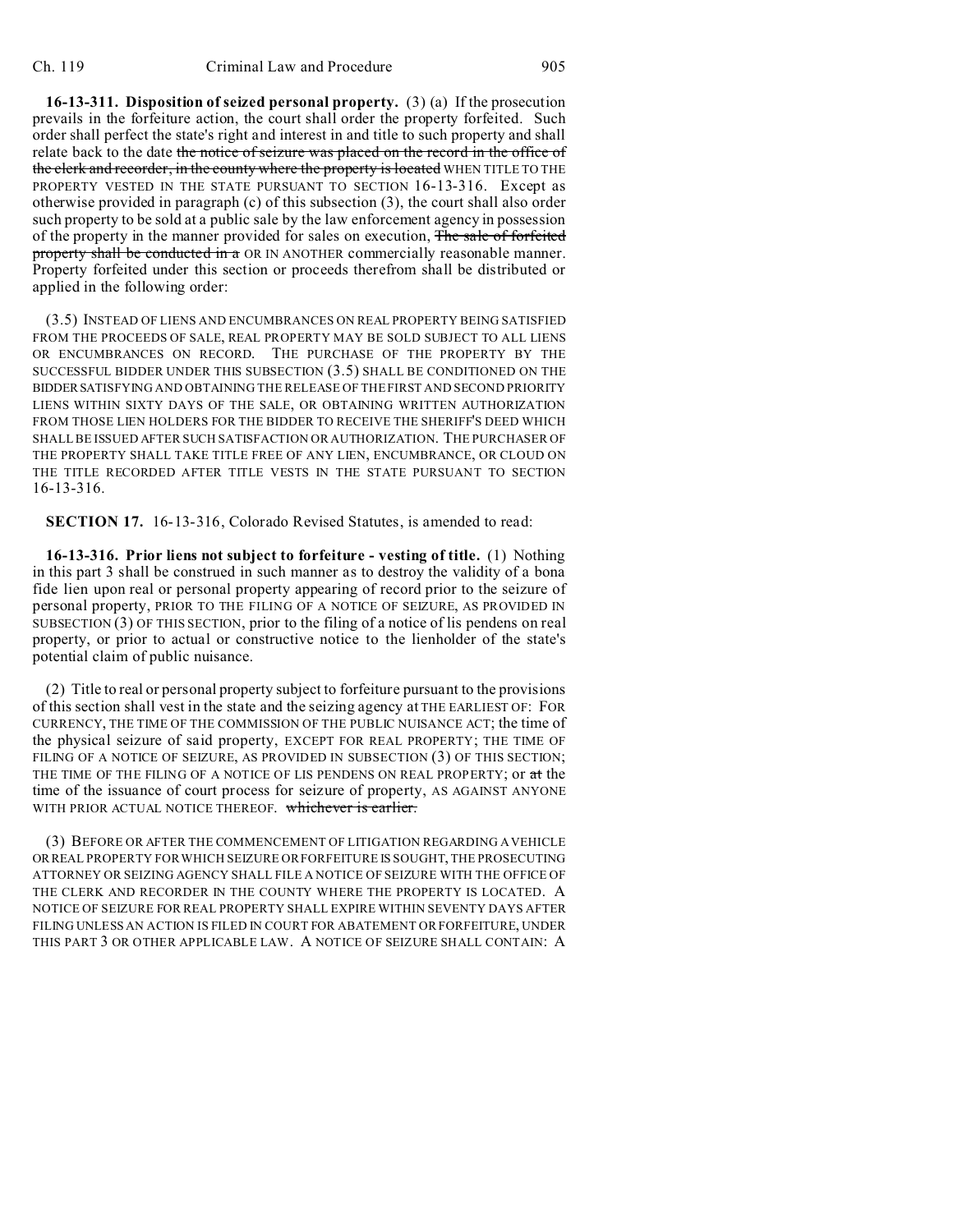DESCRIPTION OF THE PROPERTY FOR WHICH SEIZURE OR FORFEITURE IS BEING SOUGHT, INCLUDING THE STREET ADDRESS AND LEGAL DESCRIPTION FOR REAL PROPERTY AND THE MAKE, MODEL, YEAR, LICENSE NUMBER, AND VEHICLE IDENTIFICATION NUMBER FOR A VEHICLE; THE DATE AND LOCATION OF THE SEIZURE IF THE PROPERTY HAS ALREADY BEEN SEIZED; THE IDENTITY OF THE SEIZING AGENCY AND PROSECUTING ATTORNEY; AND THE NAME OF ANY PERSON WHO IS AN OWNER OF RECORD OR REGISTERED OWNER OF THE PROPERTY OR WHO IS KNOWN TO HAVE, OR WHO HAS ASSERTED AN INTEREST IN, THE PROPERTY. THE NOTICE OF SEIZURE SHALL ALSO CONTAIN A STATEMENT GIVING NOTICE THAT SEIZURE OR FORFEITURE OF THE PROPERTY MAY BE SOUGHT PURSUANT TO THIS PART 3, OR OTHER APPLICABLE LAW, AND THAT ANY INTEREST ACQUIRED IN THE PROPERTY AFTER THE FILING OF THE NOTICE OF THE SEIZURE WILL BE SUBJECT TO THE FORFEITURE ACTION IN THE EVENT THE PROPERTY IS FORFEITED.

**SECTION 18.** 16-13-506 (1), Colorado Revised Statutes, is amended to read:

**16-13-506. Final order - disposition of property.** (1) If the prosecution prevails in the forfeiture action, the court shall order the property forfeited and perfect the state's right and interest in and title to such property. and such order shall relate back to the date the notice of seizure was placed on the record in the office of the clerk and recorder, in the county where the property is located. The court shall also order such property to be sold at public sale by the law enforcement agency in possession of the property in the manner provided for sales on execution OR IN ANOTHER COMMERCIALLY REASONABLE MANNER. The proceeds of sale shall be applied in the manner and priority enumerated in section 16-13-311. THE ORDER FOR SALE SHALL PERFECT THE STATE'S RIGHT AND INTEREST IN AND TITLE TO THE PROPERTY AND SHALL RELATE BACK TO THE DATE WHEN TITLE TO THE PROPERTY VESTED IN THE STATE PURSUANT TO SECTION 16-13-316.

**SECTION 19.** 16-13-701 (1) and (4), Colorado Revised Statutes, are amended to read:

**16-13-701. Reporting of forfeited property.** (1) Any provision of law to the contrary notwithstanding, the elected district attorney for each judicial district shall file an annual forfeiture report on or before **January 31** APRIL 1 for the previous calendar year. Such report shall include:

(a) A description and the value of all property that was the subject of a forfeiture action filed in the judicial district, including the forfeiture case number;

(b) The criminal charges filed against the owner of the property and the criminal case number;

(c) Disposition or status of the criminal and forfeiture actions, including the value of the property forfeited OR THE AMOUNT OF PROCEEDS OF THE FORFEITURE, IF THE PROPERTY IS LIQUIDATED; AND

(d) A description and the value of any property seized by local or state law enforcement agencies THE DISTRICT ATTORNEY'S OFFICE that was transferred to the United States for forfeiture under federal law, including the federal forfeiture case number and the criminal case number, whether the criminal action was filed in state